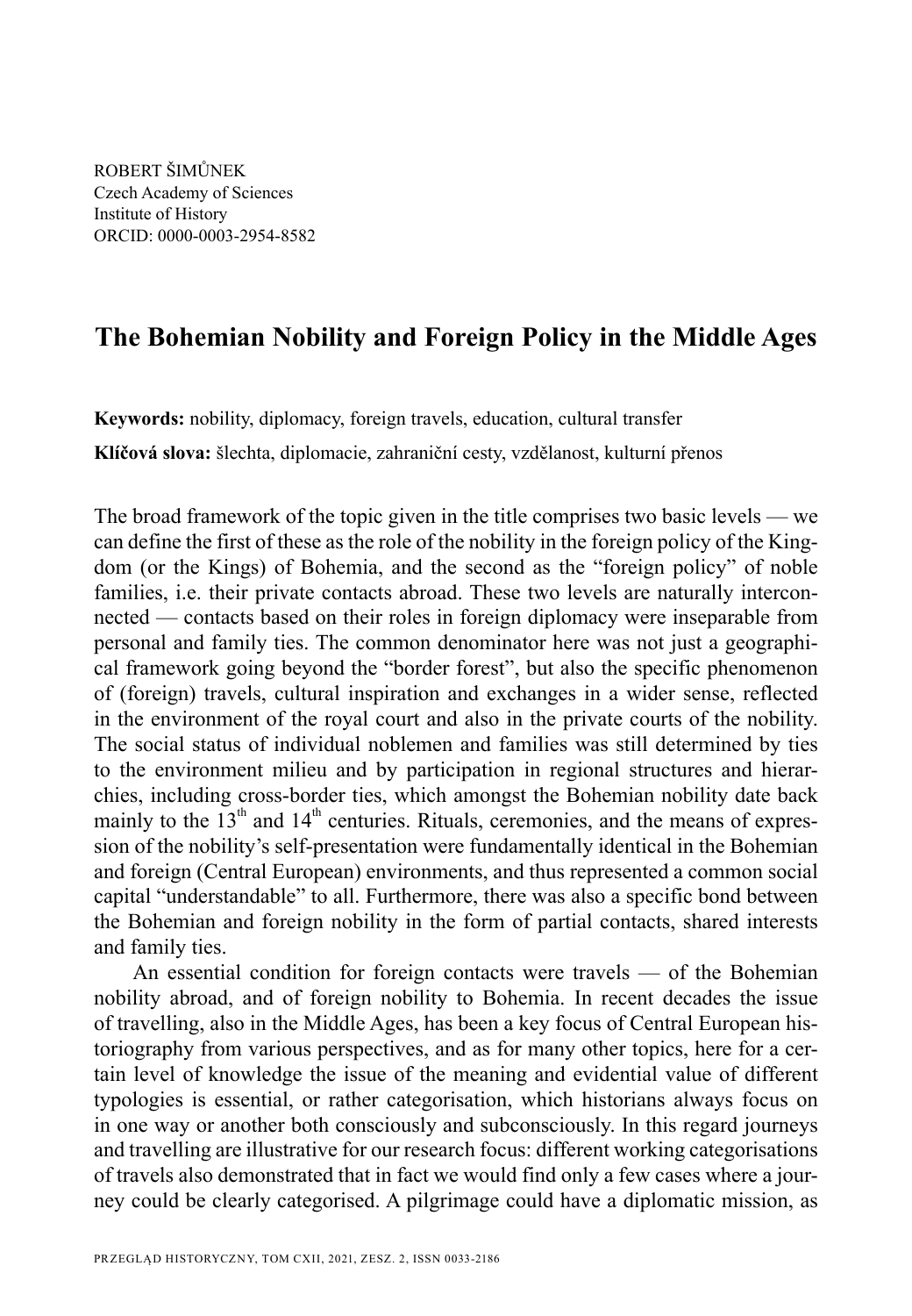could crusades or "knightly" expeditions, while failed diplomatic trips could become military expeditions and "cavalier" trips (or Grand Tours) could end in recruitment to the ranks of mercenary forces. In addition, especially as the era progressed, every pilgrimage also involved a degree of sightseeing and education.<sup>1</sup> What are the consequences of this? It is difficult to tie down not just journeys and travelling, but also the broader framework of foreign contacts (for the Bohemian nobility), to clearly define criteria characterising the subject of interest.

Described like this, however, the topic is in danger of becoming open-ended and so it is a good idea to define the **core issues, which are the focus of the following considerations**. The primary focuses are the levels (areas) in which the Bohemian nobility applied themselves in the foreign diplomacy of Bohemian kings, including in transformations of their roles; secondly, the cultural and historical framework of these travels: their link to the court alongside foreign experience allowed the Bohemian nobility to keep up with their foreign counterparts across the whole spectrum of means of symbolic communication at their time, while their educational horizons were also generally identical, and the mutual contacts of Bohemian and foreign noble families had a whole range of forms (this applies in particular from the era of Charles IV's rule within a territorial framework of the Lands of the Bohemian Crown).<sup>2</sup> Finally, there is the issue of the type of nobleman-diplomat and whether this can even be spoken of in late medieval Bohemia: if so, then what basic characteristics can we ascribe to these people (in terms of their assets, social and educational background, nature of relations to the court, the issue of social advancement)?<sup>3</sup> A notional fourth point, which will not be focused on separately, but which will be present in all the previous aspects, is the comparative level: the nobleman's role in the context of foreign sovereign policy is a supranational phenomenon in the Middle Ages (and also in subsequent centuries). The core topics here apply generally: levels and methods for utilising the mobility on the one hand, and the social, cultural and historical context of their (diplomatic) contacts with foreign circles (and unavoidably also the royal court) on the other.

<sup>&</sup>lt;sup>1</sup> E.g. PÁNEK 1993 distinguishes six basic categories: 1. Handelsreisen; 2. politische und diplomatische; 3. militärische; 4. religiöse Reisen; 5. Studienreisen; 6. künstlerisch motivierte Reisen (meaning: artistic creative trips, not trips to find out about art: these were study trips). HLAVÁČEK 1998 presents an overview of types of journeys which members of all social classes (monarchs, noblemen, burghers and the clergy as well as peasants) undertook in terms of the purpose (type) of journey and their geographical framework. This focuses in particular on the nobility PÁNEK, POLÍVKA 2005.

<sup>2</sup> See literature in note 29.

<sup>&</sup>lt;sup>3</sup> This aspect will be elaborated on using the example of Bořita of Martinice († 1478) — a less well--known holder of court offices and a diplomat whose name is linked to the social advancement of the House of Martinice and the beginnings of their residence in Smečno.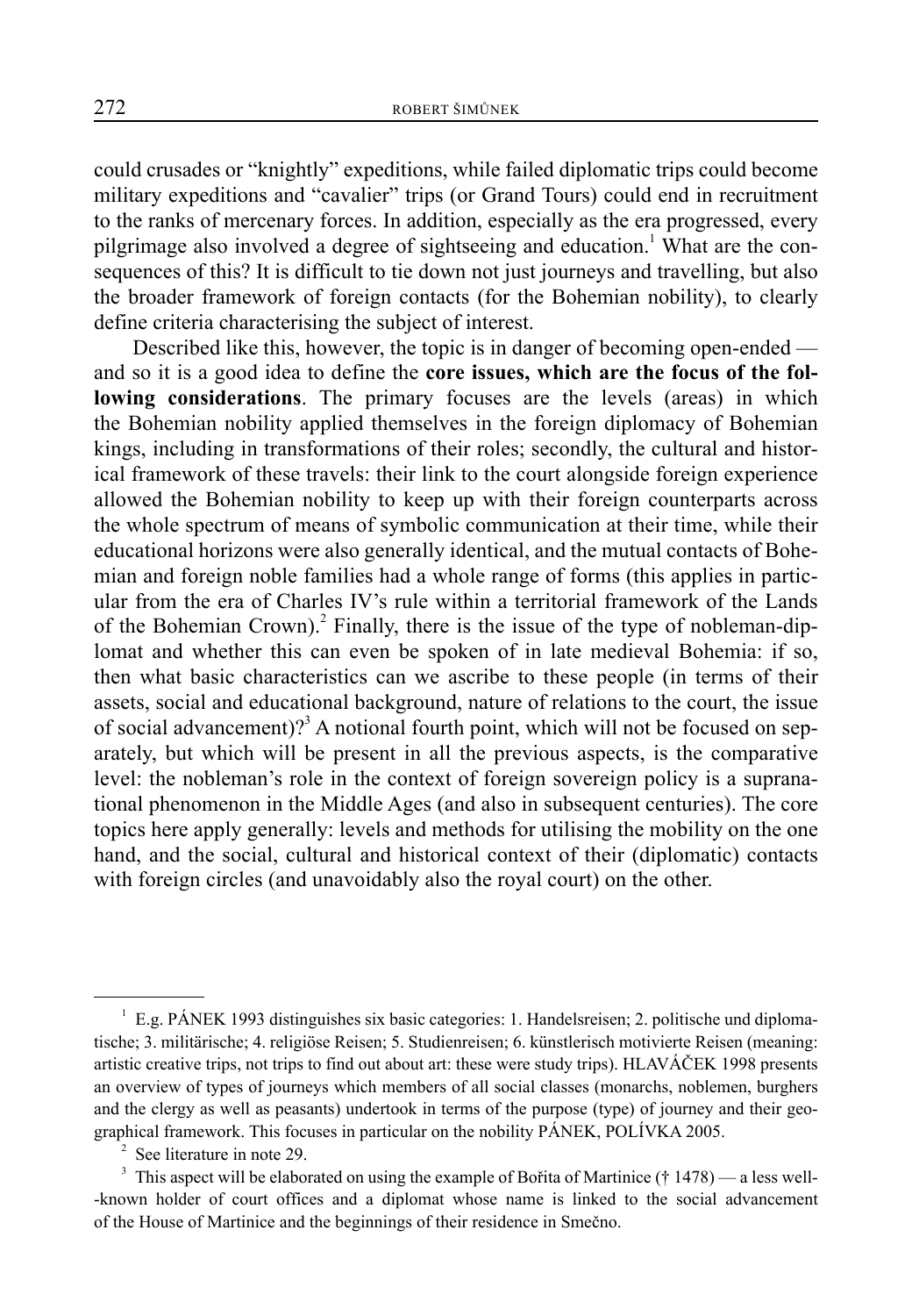### THE BOHEMIAN NOBILITY ABROAD

We can find documents on the journeys of Bohemian nobility abroad as far back as in the  $12<sup>th</sup>$  century — and it is no surprise that some of the first were **pilgrimages**, whose destination was the Holy Land or one of the renowned European pilgrimage sites. A broad category incorporates crusades, and "knightly" expeditions — which had in common a journey undertaken under the sign of the cross (i.e. Christian symbol), and over a longer timescale of the  $12<sup>th</sup>-14<sup>th</sup>$  century, the view of these journeys underwent changes (or deformation, or even degeneration) to the knightly ideal. The European "alternative" to the crusades is commonly referred to as the **"Prussian Crusade"** — in which instead of expensive and risky expeditions to free the Holy Sepulchre, much more comfortable and safer expeditions were made, their objective being to convert the pagans, in this case the Prussians and Livonians, to the true faith. Bohemian noblemen regularly took part in these expeditions, many times alongside their kings, Ottokar II of Bohemia and John of Bohemia. Even the young Charles IV took part in one such crusade led by John of Bohemia in 1337. The composition of those taking part in the expeditions led by the Bohemian kings was a clear reflection of the relations of those with power from amongst the nobility to the court centre, and more broadly links between domestic and foreign policy, and so the role of the nobility in diplomacy at the time.<sup>4</sup>

Bohemian noblemen also accompanied their king abroad a number of times on **military expeditions**. Again, their close association with the diplomacy of the period is logical — as is the international impact of the outcome of military conflicts. Leading Bohemians marching alongside Duke Vladislaus to come to the aid of Frederick I, in particular during the Siege of Milan (1158), became an integral part of the Bohemian nobility's collective memory. The heroism they displayed in this battle gave rise to a coat of arms for many of them, and the event held a firm place in the beginnings of the family history. If we take a look at famous battles with the participation of Bohemian kings with the nobility alongside them, then the most renowned are undoubtedly the Battle of Kressenbrunn (1260), Battle on the Marchfeld (1278) and Battle of Crécy (1346). The Bohemian noblemen were regularly involved in battles against the Turks – alongside Emperor Sigismund at Nicopolis (1396) and alongside Louis II at the Battle of Mohács (1526). Some battles later became a firm component of Bohemian nobility's collective memory, while others did not — and even battles which were lost could be used as propaganda. The House of Šlik (or Schlik), counts which came from Cheb burghers, declared their loyalty to the ruler through the memory of Štěpán Šlik, who fell in the battle against the Turks

<sup>&</sup>lt;sup>4</sup> A factual look at the Prussian Crusades was given in: TADRA 1897, pp. 134–144; GOLL 1897; KNAP 2009 (Ottokar II's two Prussian expeditions and their political context including a revised view on the founding of Königsberg).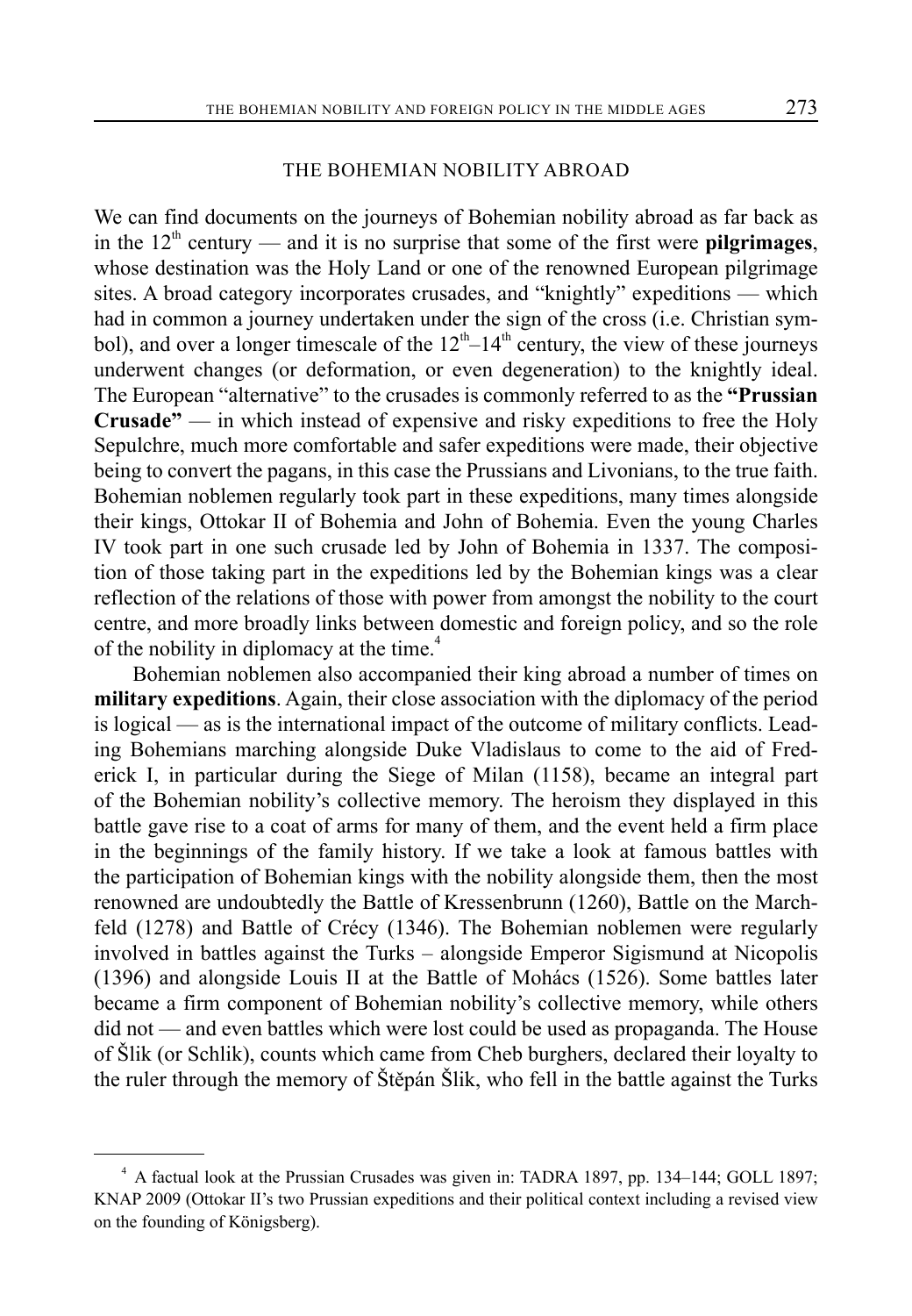at Mohács alongside King Louis II in 1526 — the fact that this was not particularly relevant to the new successor, Ferdinand I, is another story, however.<sup>5</sup>

A specific phenomenon of the post-Hussite period, culminating in the 1440s-1470s, then gradually disappearing over subsequent decades, was the **mercenary work of Bohemian noblemen**. This was almost exclusively done in foreign lands (mainly Saxony, Bavaria as well as Austria, Hungary, Poland and Prussia — the Teutonic Order). This is one way the Bohemian nobility jointly shaped "Central European history", although here the links to the policy of the Bohemian kings and the interests of the land were somewhat looser and varied from case to case.<sup>6</sup>

We now arrive at **diplomatic journeys** in the narrow sense — i.e. those in which noblemen could perform a dual role: 1. members of the ruler's entourage, at least at first sight passive or with only partial discussion with persons involved; 2. representatives of the ruler — the Bohemian king in whose name they acted. The Bohemian nobility accompanied Bohemian kings twice on their journeys to be crowned King of the Romans — in the first case for the coronation of Charles IV, Bohemian and Roman King and from 1355 also Emperor, and in the second case for the coronation of Frederick III, who will be mentioned further. A number of leading Bohemian noblemen accompanied Charles IV on both his journeys to Rome (1354/1355, 1368). The first of these especially, his coronation journey, documented in detail in both diplomatic and narrative sources, reflects the role of diplomatic journeys in the process of creating (restoring) social relationships between the ruler and the noblemen, and their power structure support. Similarly, Charles' journey to Avignon in 1365 (at the invitation of Pope Urban V and expressing, according to Charles, his willingness to resettle in Rome) as well as his very last foreign journey, an almost symbolic trip to France, the land of his youth (1377–1378); the latter of even greater attraction as the subject of historical interest due to the extraordinary source documents, incorporating images as well as words.

A major figure of foreign policy during the rule of Charles' son, Wenceslaus IV, was Bořivoj of Svinaře — he travelled to Bavaria, Swabia and Alsace as Wenceslaus' envoy and confidant. He was also present, alongside other Bohemian lords (such as Petr of Vartenberk and Konrad Kraiger of Kraigk), during the journey of the young Anne of Bohemia (1366–1394), sister of King Wenceslaus, to England via Brussels (1381), where Anne was married to King of England, Richard  $II$ .

<sup>&</sup>lt;sup>5</sup> Memory of battles amongst the Bohemian nobility ŠIMŮNEK 2013, pp. 306–316. Comprehensively on the Battle of Mohács VYBÍRAL 2008 (with bibliography); the declaration of the House of Šlik's loyalty to the Bohemian kings based on Štěpán Šlik: FAJT 2005; TRESP 2014.

 $6$  The phenomenon of the Bohemian nobility doing mercenary work was recently looked at in particular by U. Tresp, and of his work I would highlight the synthesis TRESP 2004 (with an extensive bibliography); for the image of the Bohemian mercenary-Hussite as one of the traditional stereotypes of how others are seen ŠIMŮNEK, TRESP 2016.

<sup>7</sup> French trip ŠMAHEL 2006; Bořivoj of Svinaře RŮŽEK 1989.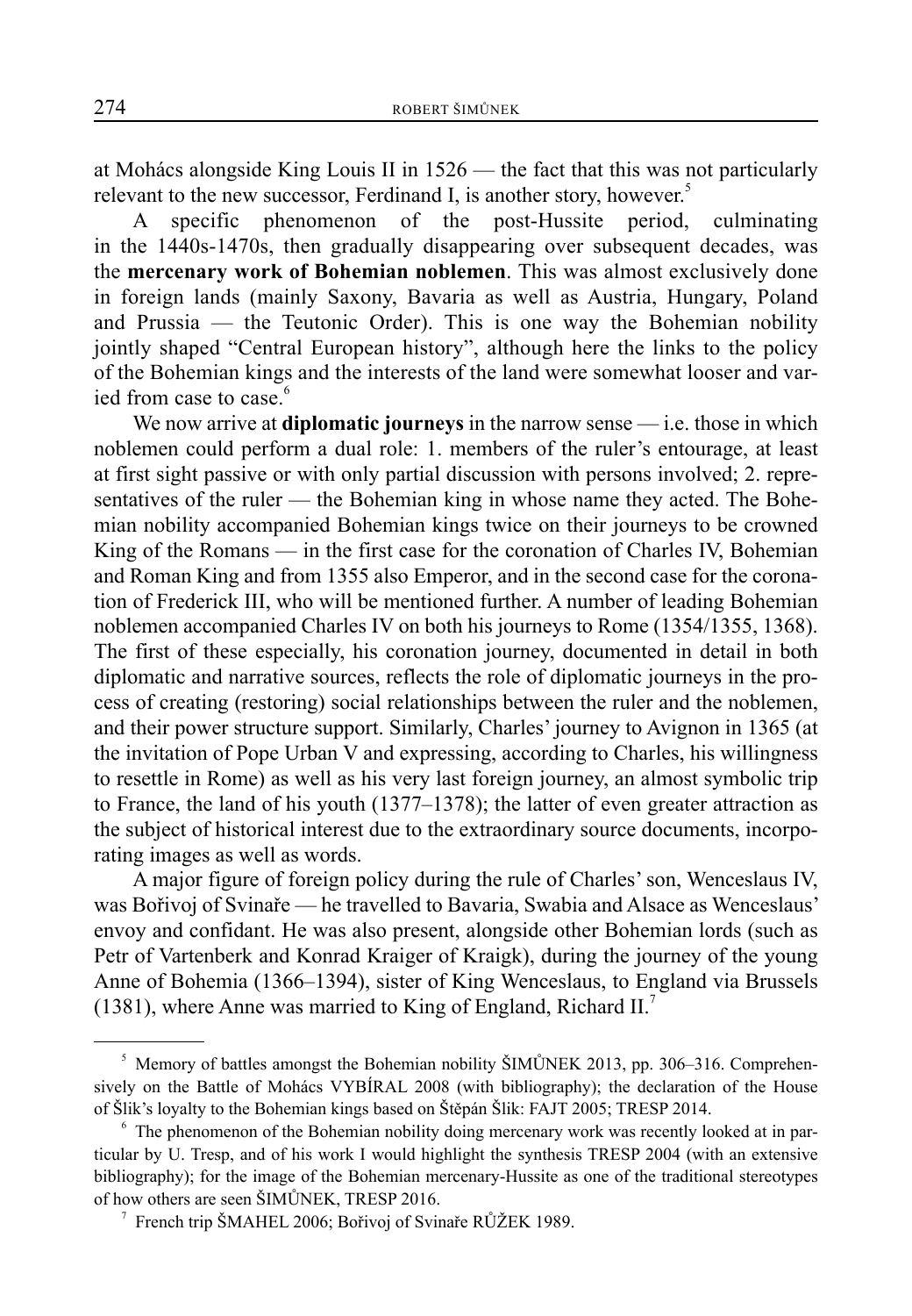Three foreign journeys in which noblemen took on the role of both royal escort and diplomatic messengers took place during the short reign of Ladislaus the Posthumous (1453–1457). The first was a coronation journey to Rome — not Ladislaus' but rather King of the Romans, and from 1452 also Emperor, Frederick III, who was also Ladislaus' guardian. At the diet in Benešov (1451), where Enea Silvio informed the Bohemian lords that the Emperor planned to take King Ladislaus with him to Italy, a promise was made to send young noblemen ("ex nobilitate primarios iuvenes") to accompany and serve the Emperor on his journey to Italy. $^8$  Bohemian noblemen also accompanied King Ladislaus on his oath-taking journey to neighbouring crown lands in 1454 — the journey itself reflects one of the forms of demonstrating sovereign power and political ties between Bohemia and its neighbours (if *de iure* part of the crown and under the Bohemian kings' rule), instilling the power hierarchy through ceremony.<sup>9</sup> Finally, the third foreign diplomatic journey of Bohemian noblemen linked to Ladislaus the Posthumous — Magdalena, daughter of French King Charles VII was to be his wife. A delegation, headed by Zdeněk of Šternberk, was sent to France and was to return to Bohemia with the bride. However, the young king died before the marriage could even take place.<sup>10</sup>

During this period, Bohemian noblemen feature more commonly as representatives of the ruler in international diplomacy. This continued to be the case subsequently. We have some extraordinary sources available to us — travel reports of direct participants — in the case of two diplomatic missions led by Bohemian lords on behalf of Bohemian King, George of Poděbrady (who had also grew up as a member of the nobility). These involve two to three renowned texts — about a diplomatic expedition to France (1464) and, in particular, those of Václav Šašek of Bířkov and Gabriel Tetzel, who documented the course of the "journey from Bohemia to the end of the world", a diplomatic mission led by the king's brother-in-law, Lev of Rožmitál (1465–1467). These texts do not just give a general outline of both expeditions, but also reflect the educational and cultural horizons of their authors, and those on the journeys: the matter-of-fact style they speak of a large number of ceremonial moments and customs gives the impression they were not unfamiliar to them.<sup>11</sup>

There was a specific historical context behind the sending of a Bohemian (nobility) mission to Frankfurt to elect the King of the Romans in 1486 — the fact that the Bohemian King Vladislaus II was not invited to the election was not a diplomatic error, but a simple reflection of the fact that the Kingdom of Bohemia was no longer

 $8$  SILVIO 1998, p. 202; for context, see URBÁNEK 1918, pp. 505–514.

<sup>9</sup> BOBKOVÁ 2009.

URBÁNEK 1924, especially pp. 115-119.

 $11$  1464 journey — diary BABOUČKOVÁ, BOUBÍN 2015 (ibidem literature). The journey 1465– 1467 is documented in the diary of Václav Šašek of Bířkov (URBÁNEK 1940, including interpretation of context and maps) and Gabriel Tetzel (TETZEL 2003). In terms of symbolic communication, the mission during the stay in Brussels is illustrative (HUESMANN 1999). For period context BOUBÍN 2008.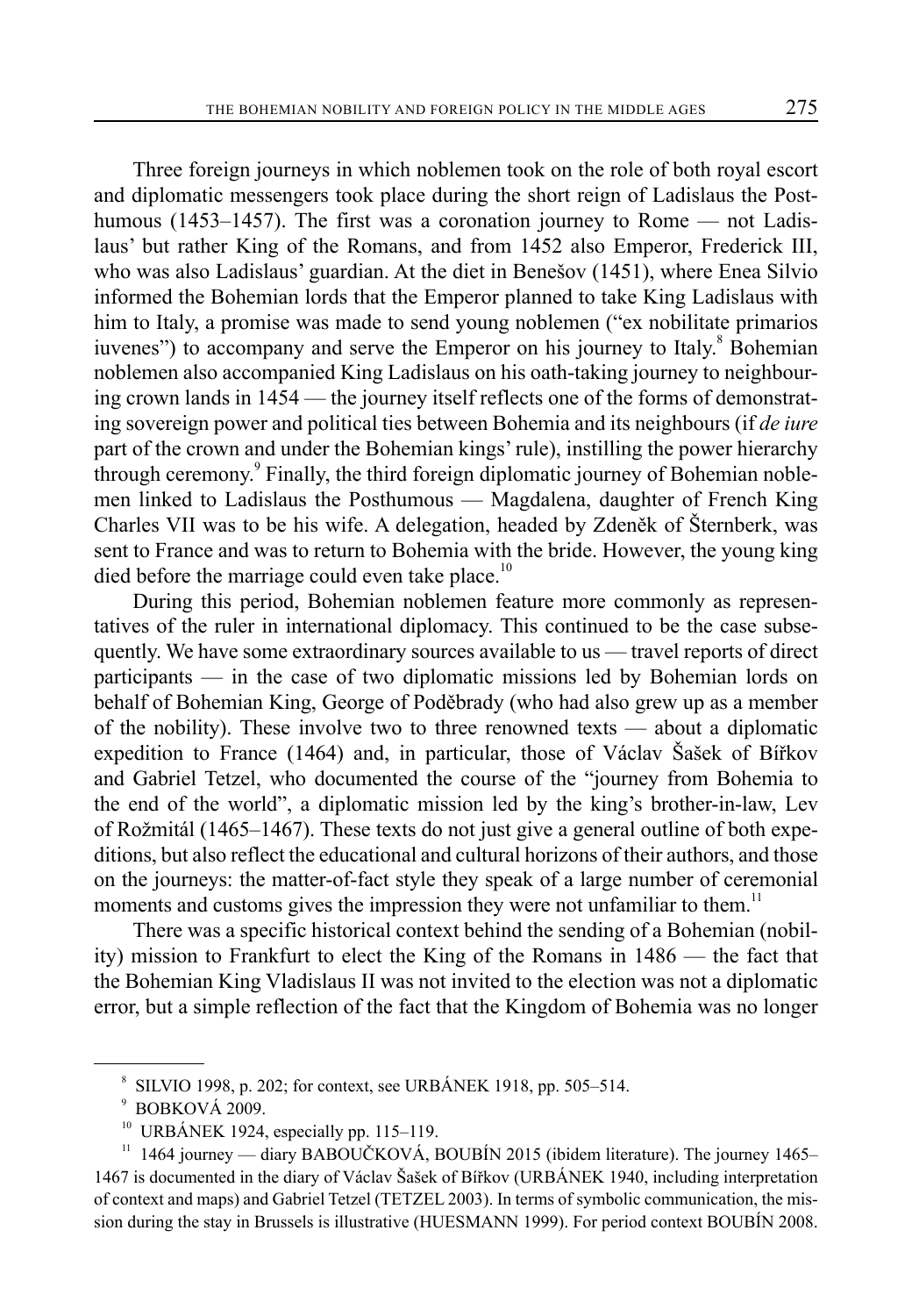considered a part of the Holy Roman Empire, and not even a fairly large and representative mission of Bohemian lords changed the fact that the chessboard of imperial policy no longer considered the Bohemian King one of the electors.<sup>12</sup>

**Diplomatic contacts abroad, however, could also be more long-term in nature** — Bohemian noblemen, holders of offices abroad, were thus direct representatives of the Bohemian King abroad. A determinant in this regard was naturally the foreign policy of the particular monarch, who sought territorial acquisitions and endeavoured to hold on to them and bind them to the Bohemian Crown: there are documents, mainly from the Austrian lands, available to us in the context of Ottokar of Bohemia's policies, although the Bohemian nobility come into play more strongly in occupying offices in neighbouring lands of the Bohemian Crown under the reign of Charles IV. We can encounter Bohemian noblemen in official posts in New Bohemia (Neuböhmen, the Bohemian Palatinate), Upper and Lower Lusatia and in Silesia. Contacts with foreign nobility and through them local noble courts became more extensive with their penetration into Bohemia.<sup>13</sup>

A specific type of "noble foreign diplomacy" is **contacts with the Curia**, from roughly the mid-13<sup>th</sup> century. This was a result of the fact that the Bishops of Prague (from 1344 archbishops) were exclusively of noble origin from the early  $13<sup>th</sup>$  century until the early  $15<sup>th</sup>$  century. Jan IV of Dražice (1301–1343) lived for many years in Avignon, and Jan of Jenštejn (Archbishop of Prague 1379–1396, whose quarrel with Wenceslas IV was dealt with by the Curia) died and was buried in Rome. As we do for secular offices, we can also find Bohemian noblemen holding foreign ecclesiastical positions, for example as bishops. $14$  In the post-Hussite period secular noblemen were more commonly entrusted with dealing with the Curia — King Vladislaus II of Bohemia, for example, sent Půta Švihovský of Rýzmberk and Supreme Judge Jan Hasištejnský of Lobkovice to Pope Innocent VIII in Rome.<sup>15</sup>

#### THE BOHEMIAN NOBILITY'S CULTURAL HORIZON

If we look at the **geographical range** of diplomatic and other foreign journeys, and the Bohemian nobility's contacts in the Middle Ages, we come to a not unsurprising conclusion. In terms of territory, they covered almost the whole of Europe in this context, Scandinavian countries and south-east Europe played a marginal

 $12$  VOREL 2016 describes the political context of the time and reconstructs the composition of those taking part in the Bohemian mission.

See literature in note 29.

<sup>&</sup>lt;sup>14</sup> Jan IV of Dražice HLEDÍKOVÁ 1991. Arnošt of Pardubice HLEDÍKOVÁ 2008. Jan of Jenštejn BLECHOVÁ, DOLEŽALOVÁ 2021. A lot of factual minutiae is collected in TADRA 1897, pp. 104– 114; the material making clear the spectrum of contacts between the Czech clergy and the Curia in particular during the  $14<sup>th</sup>$  century.

<sup>&</sup>lt;sup>15</sup> FAJT 1995, p. 28.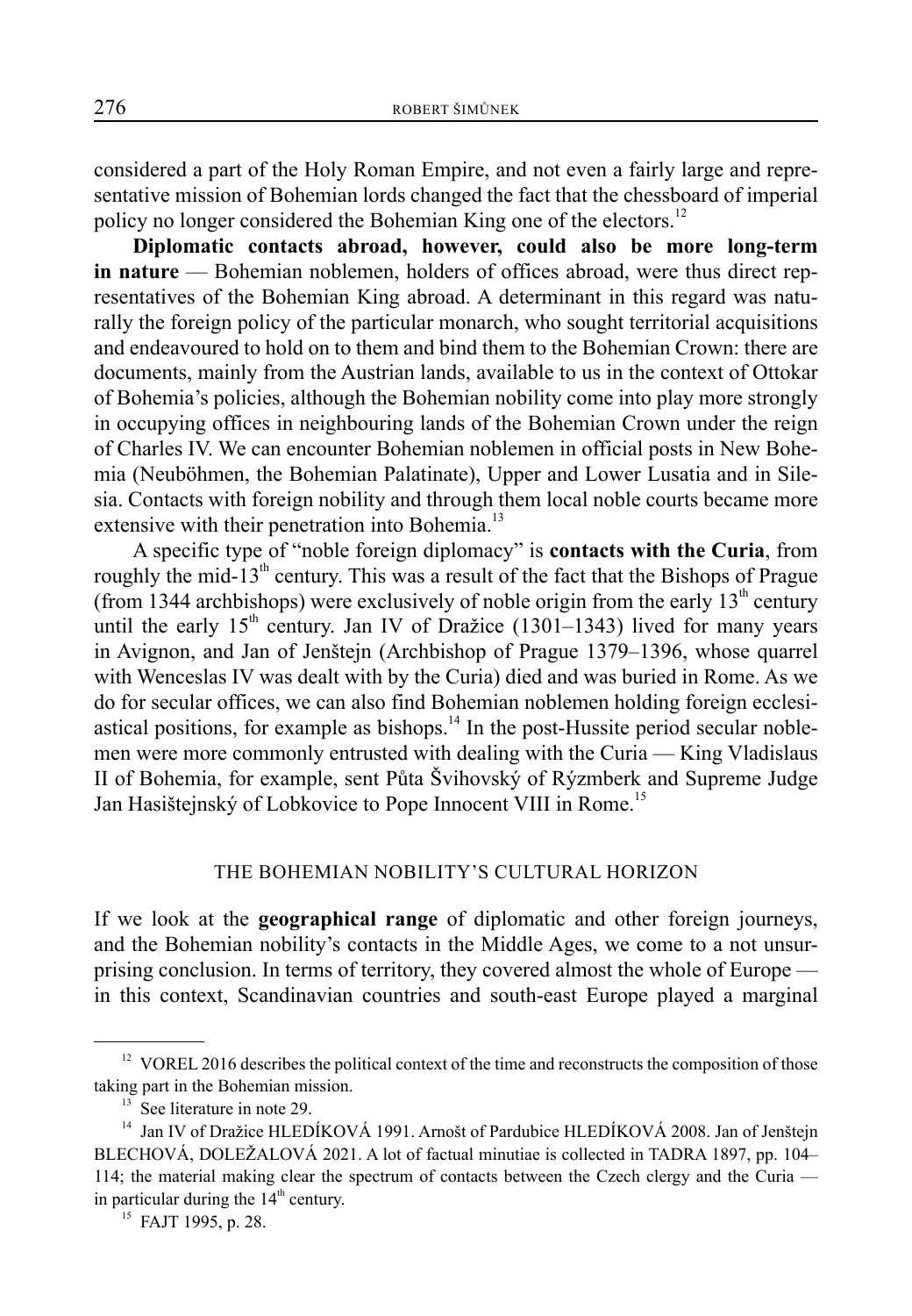role, but (logically) the most extensive ties are seen within Central Europe, including the German and Austrian lands as well as Silesian duchies. Personal ties to the Hungarian kings (beginning with Sigismund of Luxembourg) significantly furthered links to Hungarian territory, particularly intensively after 1490, when Vladislaus II moved from Prague to Buda. A number of Bohemian and Moravian noblemen were also in contact with the court of Vladislaus' opponent of many years, Matthias Corvinus.<sup>16</sup>

Diplomatic tasks *eo ipso* required not just a knowledge of the issue which was the subject of discussion, but also a certain general **perspective and education**. We can leave to one side considerations about literacy, which was nowhere near as exceptional as used to be thought. On the other hand we should have no illusions as to the intensity of foreign university studies, which were more frequent from the late Middle Ages as part of sightseeing trips to Western and Southern Europe. One issue, however, is worthy of note: language skills and the use of interpreters (referred to as "řečníci" or "speakers" in Old Czech) in contacts abroad (in particular, diplomatic contacts). Yet their involvement did not always mean that the parties could not make themselves understood without them — just the fact that all taking part could speak their mother tongue represented a symbolical declaration of equality. A number of Bohemian noblemen could speak German at a basic level at the very least, and some even came from bilingual families. Knowledge of other languages, including Latin, was unusual.

Talking of education, it is preferable to consider here knowledge of **"symbolic communication"**, common in Central (and likely also in Western to some extent) Europe — undoubtedly this is evidenced by the number of Czech participants in the international enterprise of the so-called "Prussian Crusade" campaigns of the  $13<sup>th</sup>$  and  $14<sup>th</sup>$  centuries, and the journey by John of Michalovice, undertaken towards the end of the  $13<sup>th</sup>$  century, to Paris. The only source which relates to this expedition is the epic poem by Heinrich von Freiberg — which teeters on the edge of the indistinct border between reflecting the general chivalric idea and actual reality, and one can thus only speculate that Jan, a member of Wenceslaus II's court, symbolically represented his king at French arenas.<sup>17</sup> As the period progressed, the "Prussian Crusade" campaigns grew ever further away from the ideals (if only theoretical) of the crusades to the Holy Land. From the  $13<sup>th</sup>$  century onwards their political power context was already clear: their projection of imperial interests and papal policies, expressed in the expansion of the Teutonic Order. The headquarters of the Grand Master, the castle in Marienburg (Malbork) was not coincidentally the destination of a number of "Prussian Crusade" campaigns. A unique response, although it does have a number of interpretational issues, is the hall at the Jindřichův Hradec castle, portraying the legend of St George and including a lower strip of coats of arms.<sup>18</sup>

<sup>16</sup> MACEK 1992, pp. 226–262; KALOUS 2008.

<sup>&</sup>lt;sup>17</sup> KRAUS 1888; IWAŃCZAK 1995; FREIBERG 2005.

 $18$  Most recently RŮŽEK 2016 (with an overview of research into room paintings, interpretations of this space, and in particular the coat of arms gallery there).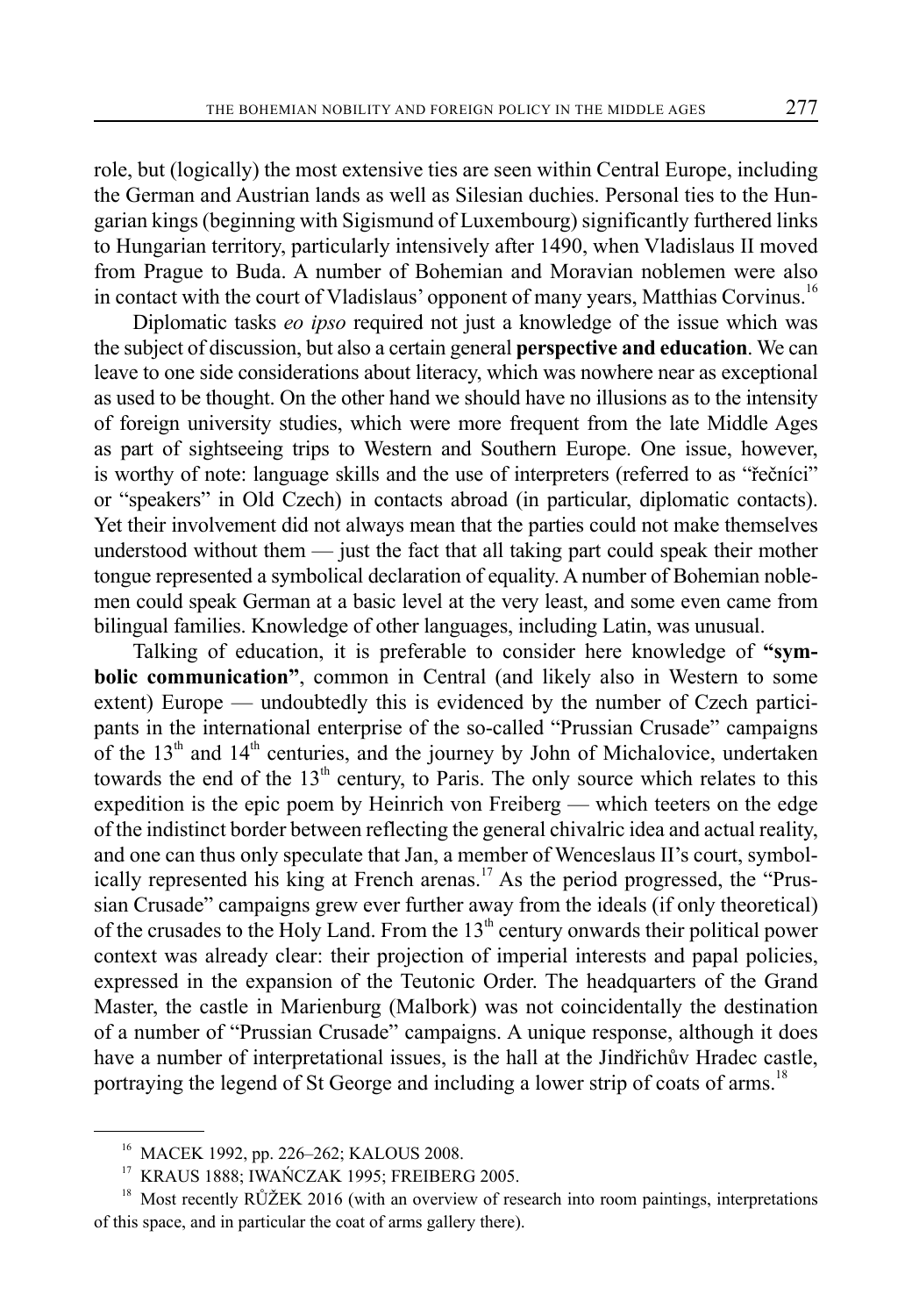All journeys were a **school of life**, whether they involved diplomacy message, service for one of the foreign courts, or were study trips, pilgrimages or sight-seeing tours. It is frequently difficult to clearly differentiate these types of journey, because travelling, especially to a renowned and, from the perspective of the Bohemian Kingdom, distant pilgrimage site automatically involved a voyage of many weeks, during which travellers could not fail to expand their spiritual horizons with many impressions and discoveries about life in nearby and more distant lands, while prominent pilgrims included court visits along their route into their travels. They were able to compare much of what they saw and experienced on their travels with what they knew from home — and this was reflected in their travel reports. They were also present — either as (joint) participants or mere spectators — in a number of rituals, many of which had a stereotypical nature, and despite their possible local specificity they could hold the same basic framework of meaning. They understood it and were able to transfer its external forms to their homeland — the moment of confrontation of the new with engrained stereotypes of perception was strong in this regard.<sup>19</sup>

The noblemen brought back different objects from their foreign travels depending on their interests, including manuscripts and later printed books. They were also able to bring foreign designs in the field of architecture and art into their domestic residences. Bishop Jan IV of Dražice, who lived in France in the 1320s, invited builders to Bohemia from France, while Lev of Rožmitál, head of a diplomatic mission to Western European sovereign courts (1465–1467), may have also been inspired by foreign models, when he decided to paint the interiors of his residential castle in Blatná.<sup>20</sup> Builders, artisans and artists who were born abroad but worked in Bohemia also brought foreign designs with them.

#### NOBLEMAN-DIPLOMAT

Proximity to the royal court as the focus of power was a barometer for relations between the ruler and individuals / families — this mechanism applied under the Přemyslids and later. The political subtext of the Bohemian nobility's ties abroad was linked to the interests and ambitions of individual families in relation to the court. We could find one or a number of people around each of the Bohemian Kings who were very close to the king and his policies — occasionally these could be one of the major noble families, such as Vok I of Rožmberk under the rule of Ottokar II, at other times they could be people whose proximity to the ruler stemmed from their noble or knightly status, or they may have come from amongst the burghers: an example here could be the Lords of Velhartice under Charles IV, Bořivoj of Svinaře under

<sup>&</sup>lt;sup>19</sup> For a reconstruction of the spectrum of symbolic communication means of expression which Czech noblemen came into contact with in various contexts, ŠIMŮNEK 2014.

<sup>&</sup>lt;sup>20</sup> HLEDÍKOVÁ 1998. For the social context of representation through architecture and art in late medieval Bohemia, see KUTHAN 2010, 2013.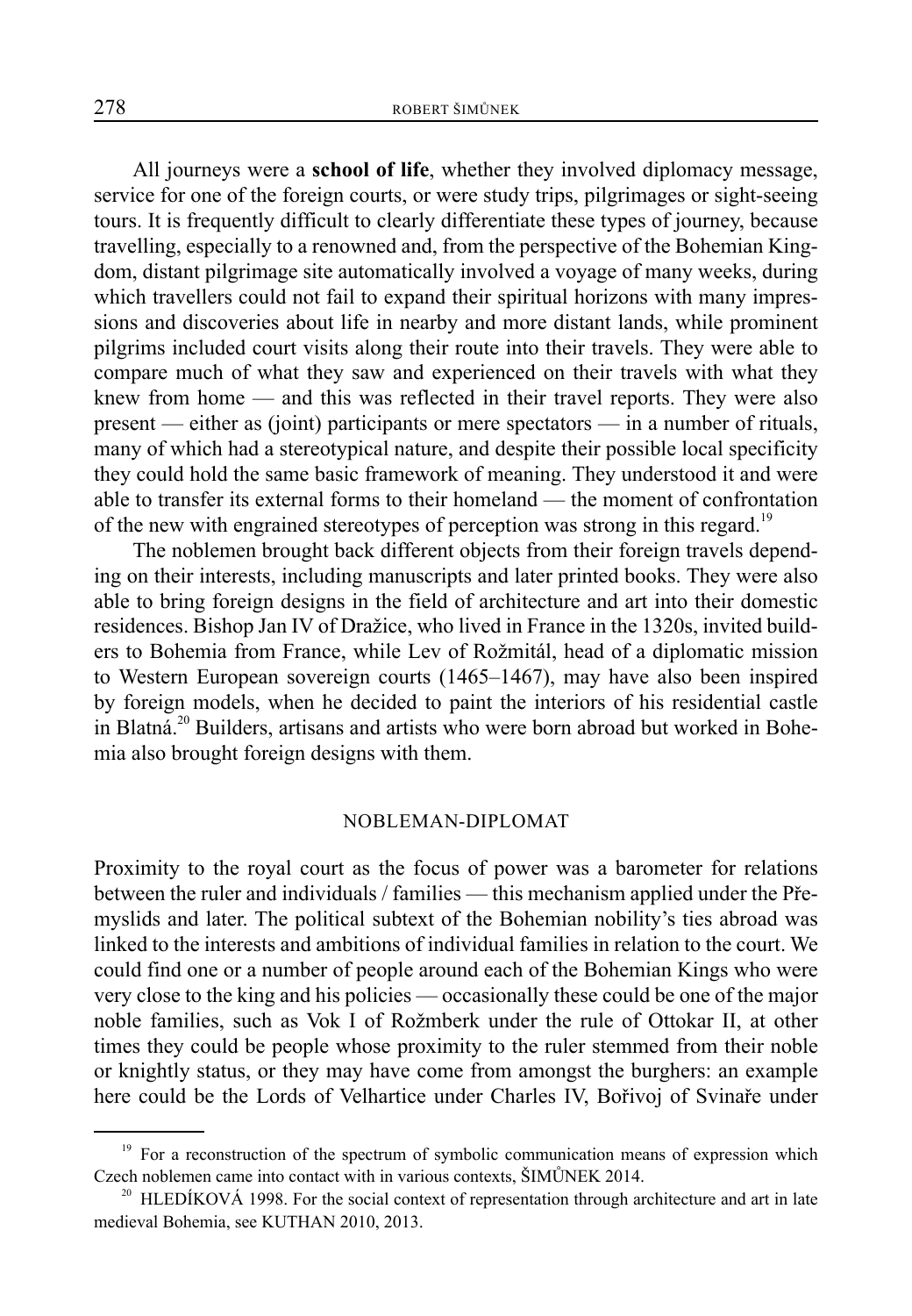Wenceslaus IV and Kašpar Šlik under Sigismund of Luxembourg.<sup>21</sup> With the end of the interregnum (1439–1453), the opportunities for social advancement in relation to the royal court returned to normal. An anomalous case is the social advancement of the sons of George of Poděbrady — the Count of Glatz (Kłodzko) and the Duke of Münsterberg (Ziębice) — as one of the phenomena accompanying Poděbrad's masterful Central European policy.<sup>22</sup> There are also other cases of extraordinary social advancement of well-travelled and educated noblemen-diplomats during this period. Politicians such as Albrecht of Kolovraty († 1510) and Zdeněk Lev of Rožmitál († 1535) were not lacking in drive, while the life of Ladislav Černohorský of Boskovice († 1520) can serve as an example of the connection between a foreign university education, travelling and a diplomatic career.<sup>23</sup>

A much less well-known figure is Bořita of Martinice († 1478). A man of relatively modest circumstances, he was gifted in multiple areas: an official and diplomat in the service of three Bohemian kings, conscientiously building up his family residence in Smečno (Central Bohemia). It was Bořita who was behind his family's rise, with its members honoured with the title of Count a few generations later.<sup>24</sup> His life deserves closer examination — as a case study of social advancement.

Bořita of Martinice, the son of Markvart of Martinice, becomes a focus of written sources from the beginning of the rule of Ladislaus the Posthumous (King of Bohemia 1453–1457). He is described as holding the office of Marshal of the Royal Court (1453–1461) and later Royal Hofmeister (1463–1465), which even of itself suggests his close ties to the court and the kingdom's political leaders back in the early 1450s. In 1454, King Ladislaus sent Bořita of Martinice on a diplomatic mission to the King of France, Charles VII — which demonstrates not just the king's trust in him, but also Bořita's diplomatic skill. The fact that he remained in his post even after Ladislaus's death and the succession of George of Poděbrady (King of Bohemia 1458–1471) is not surprising for an experienced diplomat (which we can see in, for example, Bořita's involvement in negotiations on the Treaty of Cheb / Eger, in 1459) and in the fact that Bořita was one of the participants in the renowned diplomatic mission to West European royal courts led by Lev of Rožmitál (1465–1467). Involvement in at least two prestigious diplomatic expeditions is also evidence of his formal, and also undoubtedly informal, authority.

Bořita's co-operation with George of Poděbrady continued — evidenced by his position as governor of the castle in Most (one of the outcomes of the above-men-

<sup>&</sup>lt;sup>21</sup> Vok I of Rožmberk WAGNER 1962; Burchard of Hardegg KAVKA 1992; Lords of Velhartice DOLEŽALOVÁ 2015; Bořivoj of Svinaře RŮŽEK 1989; there are extensive writings on Kašpar Šlik, including whether he was a forger (HEINIG 1988), but no less noteworthy is the place which the Šliks originally burghers from Cheb — took up over the course of the  $15<sup>th</sup>$  century (TRESP 2009).

 $22$  FELCMAN, FUKALA et al. 2008, especially pp. 72-106.

<sup>&</sup>lt;sup>23</sup> ŠMERAL 2009.

<sup>&</sup>lt;sup>24</sup> ŠIMŮNEK 2012 (ibidem bibliography and citation of sources on Bořita's biography).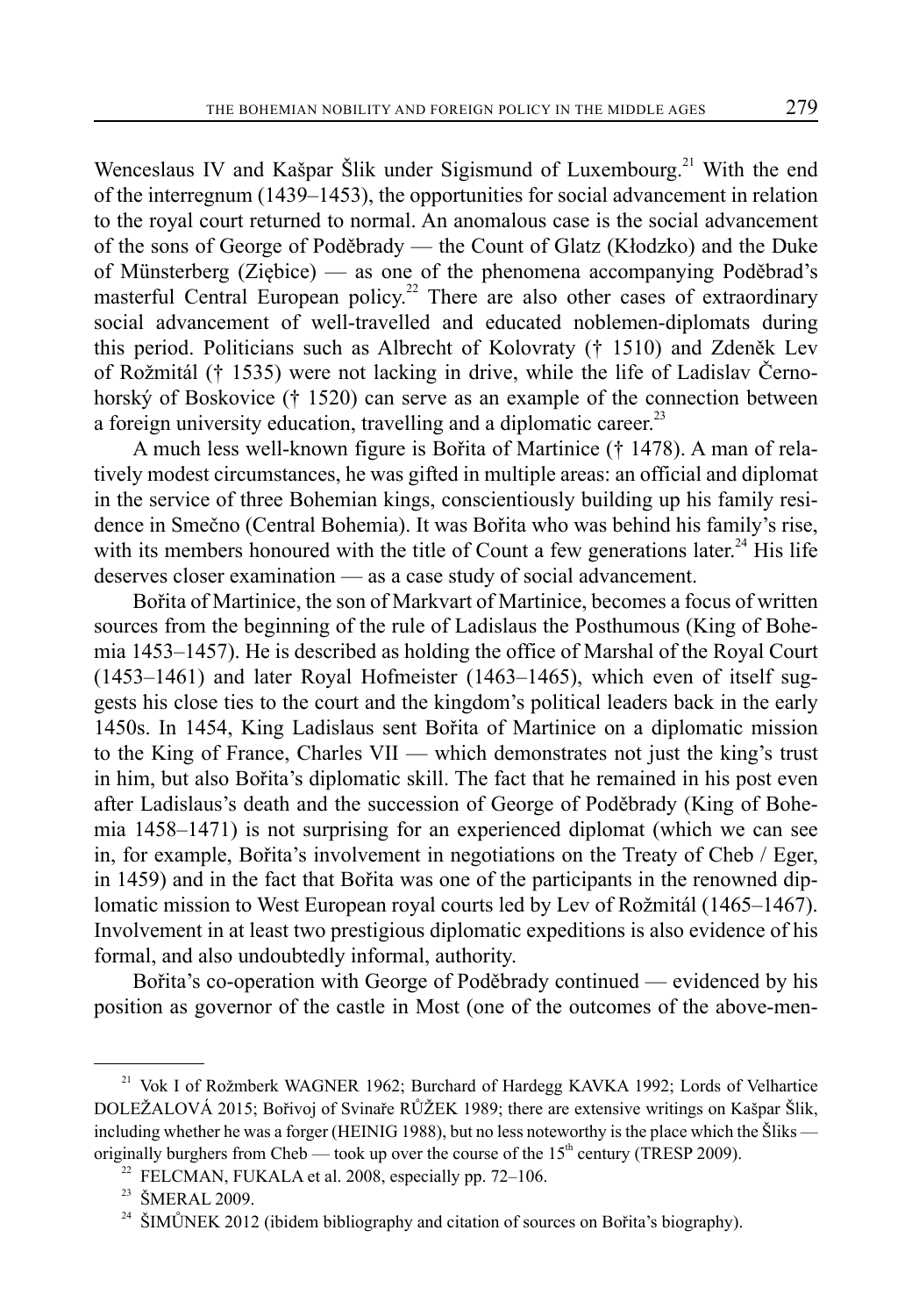tioned negotiations in Cheb in spring 1459 was the return of Most and other Saxon pledges in the Ore Mountains foothills to the Bohemian Crown), which Bořita held in the very difficult (for the Bohemian King) years of 1467–1471/1474. Loyalty to the "heretic" king was helpful to Bořita both in the interdict period and multiple times subsequently in organising military funds from amongst those connected to the Most castle. Bořita was active until the day he died — in 1473, he was involved in tripartite Bohemian-Polish-Hungarian negotiations in Opava, and he was regularly to be found in around the mid-1470s amongst the assessors of the Chamber Court, and in 1477 held the office of Chamberlain to King Vladislaus II (King of Bohemia 1471–1516). Two documents from autumn 1477 demonstrate how much the king valued Bořita's military and political experience.

In parallel with his official and court career, Bořita also focused on building his residence, i.e. Smečno. He inherited it from his father, and over roughly two decades, he transformed it substantially. The pillars of the profane and the sacred are fundamental in his concept for the new family residence: he replaced the former manor (of unknown appearance) with a castle, the central focal point of which was the castle chapel presbytery, built on the castle bastion and with a tower stretching upwards (dated on an inscription plate incorporating the coats of arms of Bořita and his wife to 1460). The parish church at the forecastle was expanded (while preserving part of the older structure), and became the family necropolis. Bořita died in 1478 and was buried in the family necropolis he had set up in the Smečno church: the fragment of his tombstone remains preserved.

The subsequent Bořita of Martinice generations (the first name Bořita becoming a family surname) built on Bořita's concept — at the start of the  $16<sup>th</sup>$  century their residence acquired an improved status twice (in 1510 Smečno was elevated to the status of a small town, for the occasion of which it was renamed Muncifaj, then it become a town in 1515), and the town was given an emblem and the right to build walls (the construction of which never progressed beyond an early stage). Over the course of the  $16<sup>th</sup>$  century a town hall was added, located at the town gate in the lower part of the sloping square, and a Renaissance-styled deanery was built near the church and castle. Smečno is a textbook example of a location where the work of its founder was built on by his successors, with the design of the town of the ruler's residence further elaborated over time.

The memory of Bořita as founder of the tradition of building Smečno into a residential seat, became a firm part of the Martinice family tradition. His first name, Bořita, became a firm aspect of the family identity of the Lords of Martinice, and when the family grew more influential after the Battle of White Mountain (1620), the House of Martinice turned again to its famous ancestor: claiming he was a member of the Order of the Golden Fleece (he was meant to have acquired this during the course of the diplomatic mission led by Lev of Rožmitál, specifically at the court of the Duke of Burgundy, Philip the Good, at the turn of January and February 1466), something which was completely impossible in the  $15<sup>th</sup>$  century, but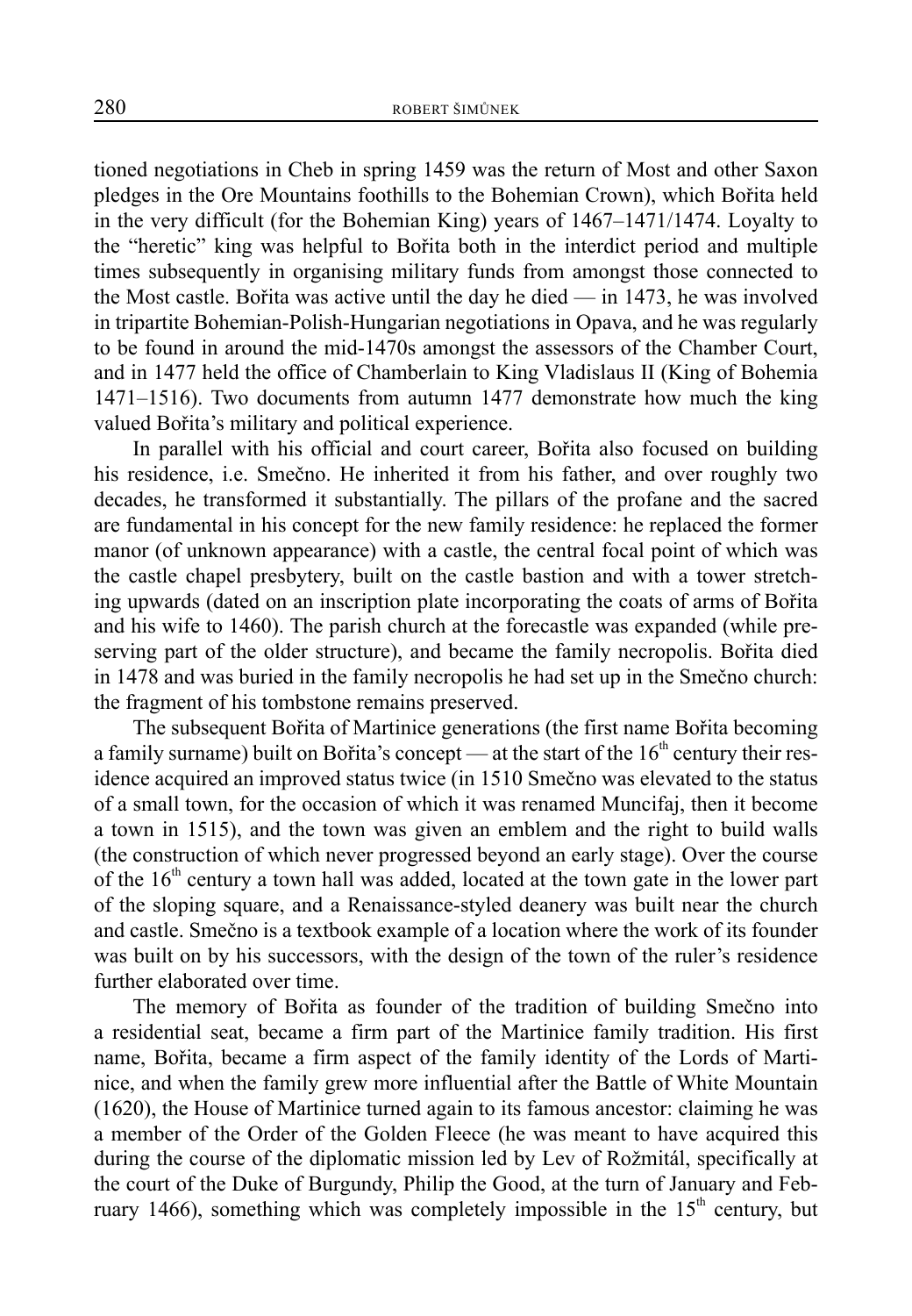historical memory is short and it would seem that nobody at the time took on the role of carefully administering records of the Order's members. Jiří Adam Bořita of Martinice (1602–1651) thereby implied that his ancestors had long been members of this elite society (with an exclusive tie to the Habsburgs — whom, however, the Order did not find favour in the  $15<sup>th</sup>$  century). Yet his route to joining the Order was long and despite close contacts with the Habsburg monarchs, we know only incidentally of the effort he put in to getting the Golden Fleece and the means he used to do so. What is clear, however, is that he was the first in his family who was able to boast of holding the Order's insignia  $(1647)^{25}$ 

## CONCLUSIONS

Ondřej of Dubá's law book from around the year 1400 states eloquently in its subheading: "The Law of the Bohemian lands has long been laid down, since paganism and in particular the time of the ploughman Přemysl and the lords who lived at that time."<sup>26</sup> It is significant that this formulation was written by a nobleman it declares not just the antiquity of the legal tradition (which Ondřej describes in his legal book), but also the integral connection between the ruler and the nobility in administering the land and creating the legislation. This model — i.e. the separation of powers and the resulting necessity of a compromise between those with power, whose specific traits related to the prevailing situation, is characteristic of the Middle Ages. This period comprised centuries where the Přemyslid, Luxembourg and Jagiellonian dynasties alternated on the Bohemian throne, and once the king even came from amongst the nobility themselves (George of Poděbrady). Contacts between the Kingdom if Bohemia and neighbouring countries took a number of basic courses over the centuries, with the borders between them often pervious or at least blurred — in terms diplomatic and military (often closely related), economic (i.e. mainly involving trade) and cultural (incorporating a wide field of adopting designs in architecture and art, but also symbolic communication and lifestyle). **The crucial role of the nobility in foreign policy is a characteristic trait of the Middle Ages**, as were aspects closely related or connected. Cross-border contacts of the Czech nobility were diplomatic and cultural in nature, and overlapped with a wide range of other issues: the composition of regional noble courts and holders of court offices, helping to shape royal policy, and social advancement in the Late Middle Ages. These are all general topics which can be looked at within a comparative Central European framework. We can outline it in loose relation to three topical fields creating the basic structure of the article.

 $25$  ŠIMŮNEK 2014a.

<sup>26</sup> ČÁDA 1930, p. 123.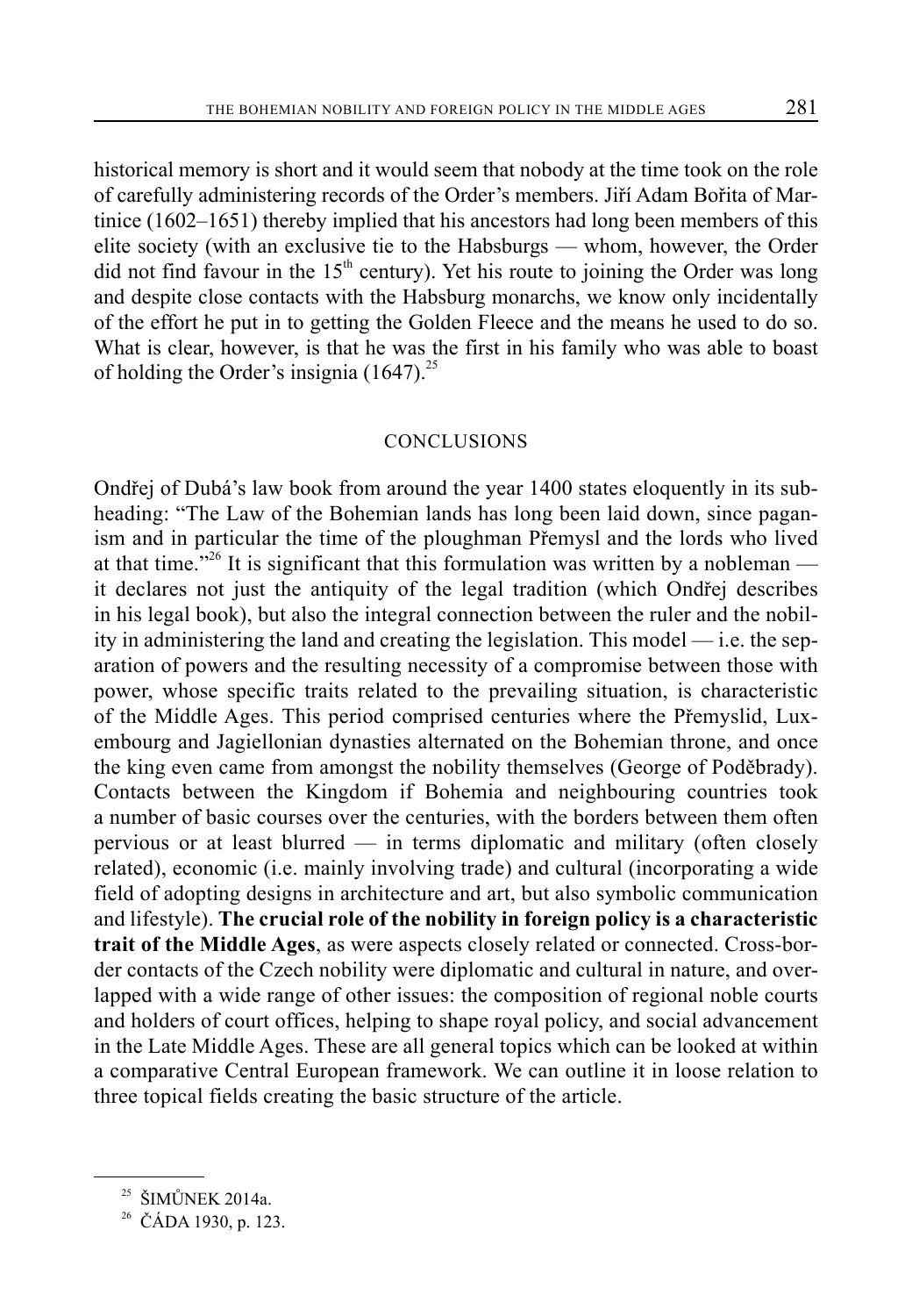It is not difficult to come across records of foreign (diplomatic) travels of noblemen in medieval Bohemian written sources.<sup>27</sup> They are mentioned repeatedly, sometimes retrospectively, or in the form of a statement of fact that a particular person was here or there. In this regard the names of witnesses of royal charters (one of many levels of close ties to the court and the ruler) remain a core starting point. This also applies to documents issued in the interest of noblemen themselves. In this point it can be seen how apparently passive involvement in the ruler's entourage was such an important factor of social communication. The documentary evidence is also a fundamental source for putting together itineraries as key support for the study of social, geographical and time aspects of travelling. Not only number of people, but also, for example, the number and colours of horses played a role in symbolic communication — it is generally true that today's historians can only in some cases reconstruct more closely what was obvious to contemporaries.<sup>28</sup> An analogy here are chronicles, where we also encounter a number of laconic or detailed reports about diplomatic travels. It is not true, however, that the monarch automatically overshadowed members of his entourage, as many times it is these chronicles which provide extra information on events and the involvement of noblemen in them, in an noteworthy manner (in terms of providing both invaluable information and interpretation). Even in all these cases, however, it is hard to overcome the chasm between more or less indubitable facts on the one hand and their interpretation on the other. This is a fundamental question: are we even able to penetrate the fabric of informal relations within diplomacy, and how were the borders between messenger and diplomat, between member of the (royal) entourage and shaper of policy, determined? It is often complicated and somewhat hypothetical to find answers to these questions.

Over the centuries the bidirectional links between Bohemia and foreign countries intersected at the **royal court**. This was not just because it was here that the threads of foreign policy converged and anyone who wanted to make a mark in the field had to have ties to the court. It was also important domestically — the court, for example, mediated in the introduction of the Western European feudal system into Bohemia (and there is an evident predominance of families with close links to the court, and thus offering potential support to the monarch, in the recipients of fiefs). The case is similar for the integration of foreign families through feudal and marriage policy, with the direct support of the Luxembourg kings; although noble families of foreign origin did not integrate in Bohemia to a larger extent until the post-Hussite period.<sup>29</sup>

 $27$  For an overview of the role of the Czech nobility in the context of foreign diplomacy see ŠIMŮNEK, DVOŘÁČKOVÁ-MALÁ 2020 (ibidem also bibliography).

<sup>&</sup>lt;sup>28</sup> On the importance of itineraries in the study, see: HLAVÁČEK 1998; ŠMAHEL 2002.

 $29$  A core work on the issue of adopting the feudal model remains, see KAVKA 1990. For more on foreign nobility making purchases in Bohemia, see: BOBKOVÁ 1992; PAUK 2007; PLAČEK 1997; PAUK 2012; in the case of Charles IV in particular, we can see deliberate attempts at integrating foreign nobility within Bohemia at the level of feudal policy and also noble marriage policy (TRESP 2011; TRESP 2013; VELIČKA 2014).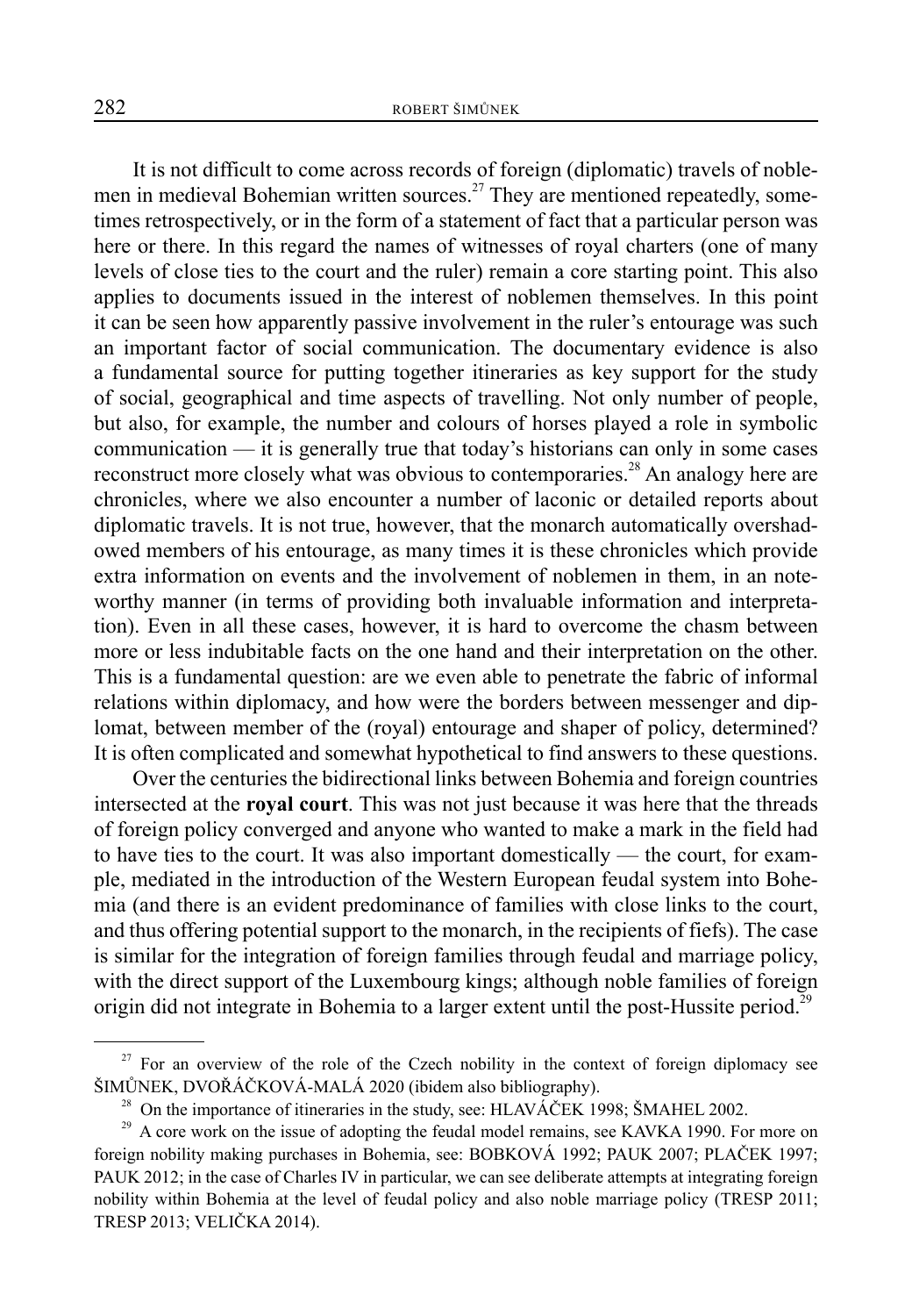**Relations between the nobility and the king** comprise one of the key axes of interpreting the country's political history, but they also have a broad impact in terms of the social and cultural history of the nobility: in terms of their assets, ties to the court and the holding of court offices and (informal) hierarchies, personal and family careers, and so social advancement. The court regularly opened the doors to a career — in the  $13<sup>th</sup>$ , the  $15<sup>th</sup>$  and later centuries. Court offices, diplomatic missions and property and social advancement represent a model which we continue to see in various forms. There are two core perspectives here: 1. individuals' career (we could demonstrate this model in detail using the example of the career and social advancement of the nobleman-diplomat Bořita of Martinice, although there are other similar cases), $30$  and 2. the continuity and/or discontinuity of persons and families around the royal courts, or in diplomatic service as one of the segments.<sup>31</sup> The political power specificity of the period is reflected in both these areas: an example here would be the court of Sigismund of Luxembourg, whose contacts with the Bohemian nobility date back to long before he became King of Bohemia (1420/1436–1437), specifically to the time he was King of Hungary. Some Bohemian noblemen fought alongside Sigismund in the Battle of Nicopolis (1396); personal ties intersected at Sigismund's court, where one can (logically) come across Moravians for the most part, but also a surprising number of Bohemians. In some cases we are able to reconstruct social ties to the Hungarian nobility with connections to Sigismund: in the late  $14<sup>th</sup>$  and early  $15<sup>th</sup>$  centuries many Bohemian and Moravian noblemen were in contact with Stibor Sr. and his son Stibor Jr. of Stibořice — some were even in his direct service, whether in the military or as officials (the Stibors had a number of estates in Moravia). The court of Stibor Sr. († 1414) in particular evidently copied the royal court in terms of the people who made it up.<sup>32</sup> Sigismund was the very first King of Bohemia who symbolically tied his loyal followers to him in a way which was coming into fashion at the time: with his own order, in his case the Order of the Dragon. Some of its members included Bohemian noblemen such as Čeněk of Vartenberk, and the Order's emblem was also used to decorate stove tiles.<sup>33</sup>

<sup>&</sup>lt;sup>30</sup> See the literature in note 21; from an earlier era (the second half of the 13<sup>th</sup> century), one can also note PAUK 2008.

 $31$  Issues studied at the court of John of Bohemia were given in some detail, but less comprehensively for his successors within the Luxembourg dynasty — see ABDULLAHI 2013. The issue of the people comprising John's court has been looked at in a number of Z. Žalud's studies (comprehensively ŽALUD 2006, where foreign families are also examined — the Lords of Colditz, Bergau and others). The research potential of Charles IV's court is reflected in a brief summary given in BOBKOVÁ, ŽA-LUD 2012 (with bibliography).

 $32$  Battle of Nicopolis (1396) most recently VOJTÍŠEK 2016. Sigismund of Luxembourg ELBEL 2009, ELBEL 2012. About the Stibors family, see DVOŘÁKOVÁ 2003, their relations with the Bohemian and Moravian nobility especially pp. 112–115, 118.

<sup>33</sup> GRAUS 1996; LŐVEI 2006; HAZLBAUER 1999.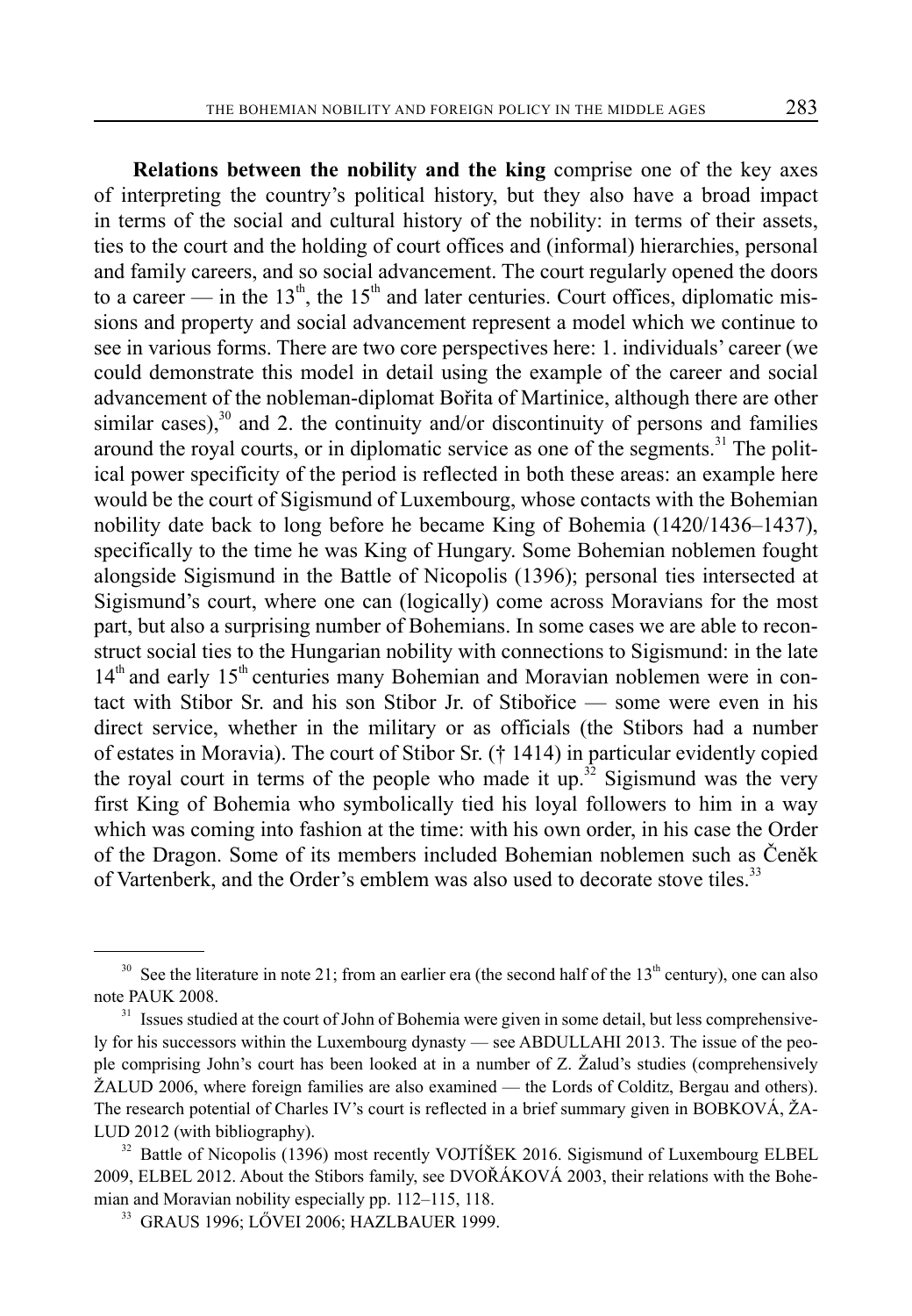The cited passage from Ondřej of Dubá's law book about the perception of the nobility's role at the time in the context of law making — and in a broader sense thus their involvement in administering the land — may have a counterpart in a declaration from the ruler. While within domestic policy the nobility were often opponents of the ruler, and frequently rivals, and compromises and modus vivendi had to constantly be sought out, in contrast to this they stood by his side within foreign policy.<sup>34</sup> We can find this idea captured in symbolic form in the renowned heraldic gallery at the Lauf Castle (approx. 1360) containing the coats of arms/emblems of secular families, (arch)bishops, noblemen and burghers, in which the monarch primarily declared the symbolic construct of the Bohemian Crown and St Wenceslas as its patron; this was also Charles' demonstration of his claim to power on the path to the Empire.<sup>35</sup> We come across this numerous times from various perspectives and in different contexts. This is evidenced in Bohemian noblemen accompanying their monarch on foreign expeditions, and into battle, representing the Bohemian King ad hoc (diplomatic missions) and over a longer period (foreign offices). Even cases where domestic political problems overlapped with the international field, this changed nothing in regard to the global perception of the Bohemian nobility as supporting the Bohemian rulers.

**The court played an absolutely central role in a number of respects**: it was a political (and diplomatic as well) and also cultural focus point; as such **the royal court represented a model for the nobility**. 36 The education of young noblemen at regional courts was not just linked to adopting the routines of court etiquette and aristocratic behaviour, but also represented an opportunity to acquire a broader cultural perspective and education, and contact from the youth could be built on in future. Travel, perspective and experience *eo ipso* legitimised the holding of important offices. Dalimil's complaints about adopting new models from abroad, cited many times in literature, in particular tournaments, claimed to have been brought to Bohemia by Hoger von Freiberg, are the proverbial tip of the iceberg.<sup>37</sup> And they reflect the reality of the cultural transfer which affected the means of expression of the noble representation, their mass culture and also art (litera-

<sup>&</sup>lt;sup>34</sup> Even the traditional motif of betrayal of the king (Ottokar II of Bohemia), which has stuck to some domestic noblemen in relation to the Battle on the Marchfeld (1278), is far from unambiguous in justification — see: JAN 2009; REITINGER 2010.

<sup>&</sup>lt;sup>35</sup> The castle in "New Bohemia" — before Nuremberg (on the route from Bohemia) with a statue of St Wenceslas on its façade (hence Wenceslas Castle) — represented an obvious symbol of power and ideology when seen from outside. The most detailed information on the coat of arms gallery is given in RŮŽEK 1988 (with a catalogue of emblems and coats-of-arms accompanied by thorough commentary); for an interpretation of its importance see: NOVOTNÝ 2006, pp. 149–150; TRESP 2011, pp. 96– 103. The context of Charles' policy in New Bohemia (the Bohemian Palatinate) BOBKOVÁ 2007.

<sup>36</sup> ŠIMŮNEK 2013a.

 $37$  On the beginnings of tournaments as one of the traditional forms of cultural transfer, see JAN 2005.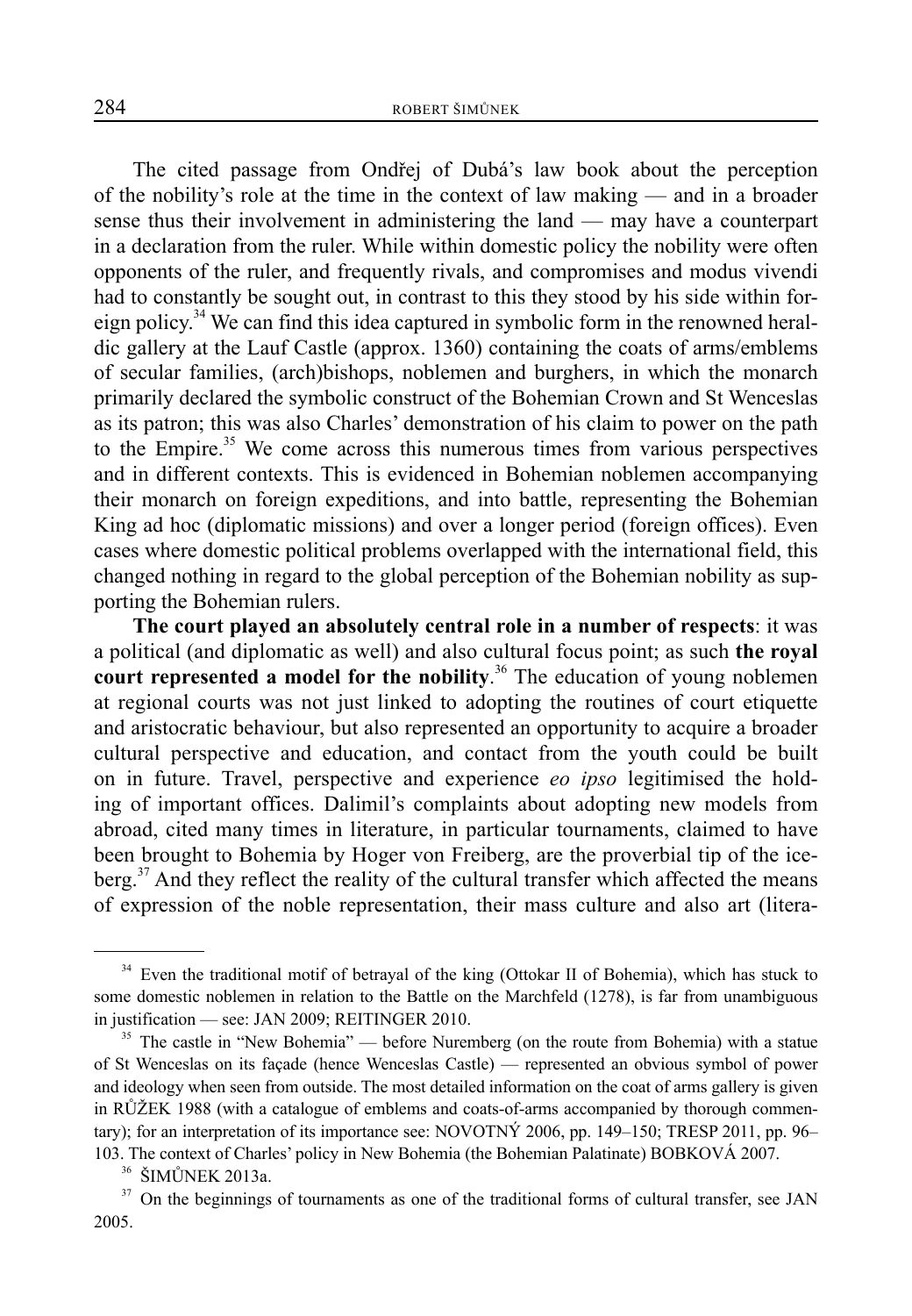ture, visual arts). A specific issue was the reception of literature — the nobility's patronage of literature in the  $13<sup>th</sup>$  century was a declaration of social status merely by *imitatio* of royal patronage.<sup>38</sup> (Elsewhere we note Heinrich von Freiberg's writing on John of Michalovice's journey to France.)

**Contacts with foreign nobility** became more extensive in relation to their penetration into Bohemia — from the  $14<sup>th</sup>$  century at the latest noble families from abroad (in the vast majority of cases the immediate neighbours of the Bohemian Lands) made purchases in Bohemia, initially mainly in the border regions, and from the post-Hussite period also further inland.<sup>39</sup> Individual families (their Czech branches) did not break their links to their homeland, and it was through them that local families too were able to establish contacts abroad. One could make a long list of Bohemian and foreign noble families who connected through single and also multiple family relations. They included the houses of Rožmberk, Šternberk, Kravaře, Lobkovice, Vartenberk and, of course, Poděbrady on the Bohemian side, while foreign families included the houses of Bieberstein, Schauenburg, Maissau, Leuchtenberg, Hardegg, Burggrafen von Dohna, Eulenburg, Schönburg and others.

The relevance of the **(mother) language as a criteria for ethnicity** and identification with the Bohemian Kingdom is too broad an issue for us to deal with in this context — we would add only that Dalimil's nationalism, reflected in the early  $14<sup>th</sup>$ century in his versed chronicle intended for the Bohemian nobility, represents just one possible approach. The diverse range of cross-border contacts clearly demonstrates how the language (nationalist) issue did not play a major role in establishing social ties amongst the nobility in the  $14<sup>th</sup>$  and  $15<sup>th</sup>$  centuries, including in the context of court and regional structures. Some families in Bohemia who originally came from abroad had become so naturalised that they even used Czech forms for their names (an example of this is the family Kraiger of Kraigk / Krajíř z Krajku). Beginning in the late Middle Ages, the number of members of foreign families who were awarded with so called *inkolát* (affiliation to the "land nobility") increased (which at least in earlier periods required, amongst other matters, a knowledge of Czech from applicants).<sup>40</sup>

And finally, we would add another optic by which we can view the issue. We often perceive contacts abroad as one-directional, from the perspective of "our" country, which is the centre of our interest, and this is necessarily a narrow view. It is therefore right to formulate a following question: **How did Bohemians see foreign lands, and how did foreign lands see them?** This question is also relevant for

<sup>38</sup> BEHR 1989.

 $39$  The wide spectrum of ties — from political to cultural and familial — between Bohemians and Austrians during the Přemyslid rule is reflected in the proceedings in BLÁHOVÁ, HLAVÁČEK et al. 1998. Foreign families making purchases in Bohemia is investigated in BOBKOVÁ 1992 (there are no analogous studies for other parts of the land, although it is true that the situation in North Bohemia was somewhat anomalous); for case studies of individual families, see e.g.: JIRSÍK 2015; TERŠLOVÁ 2001.

 $40$  There is a fairly extensive range of works written on the that issue, recently ADAMOVÁ 2012.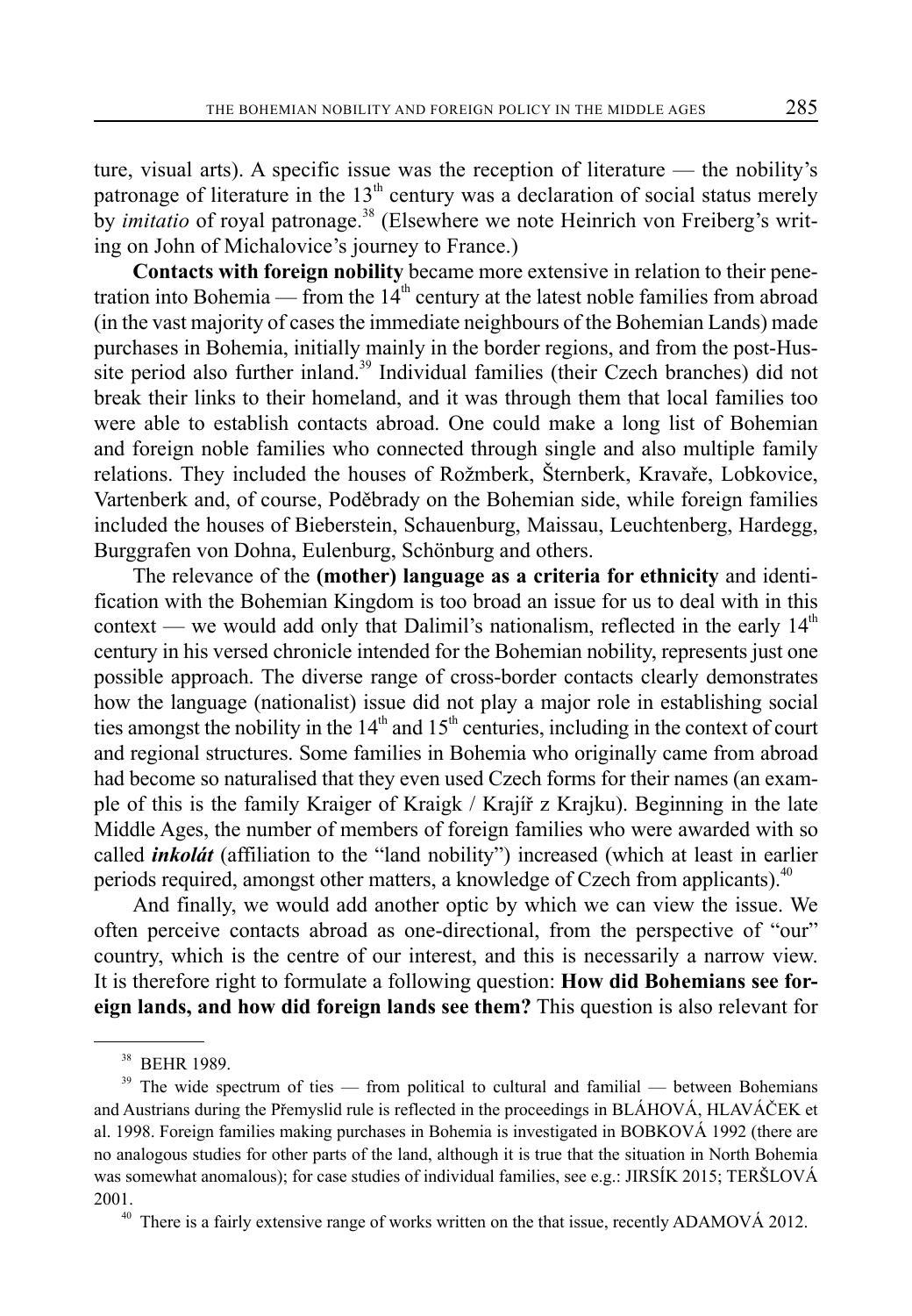the Middle Ages, no matter how much harder it is to find an answer to it than in later centuries. The traditional clichés in the form of the reputed dominant traits attributed to different ethnicities were only beginning to take shape and so impressions were determined on the basis of the individual experience of particular authors who may have had only a partial perspective, or perhaps they may have been almost irrational in substance. While Guillaume de Machaut (1300–1377) created the myth of John of Luxembourg as the "Good King of Bohemia", even though he experienced much danger, fatigue and discomfort at his side, Eustach Deschamps (1346–1406) with the exception of his admiration for Prague was disparaging of the Bohemian Kingdom — he did not like the weather, the food or the standard of hygiene. Johannes Butzbach (1477–1516) was far more rational and comprehensive in his assessment of Bohemians (and how they were different from Germans), having been an itinerant scholar at the end of the  $15<sup>th</sup>$  century in Bohemia for a number of years, mainly against the background of rural towns and the minor nobility. Admiration — but fear above all — were the feelings that Bohemians evoked abroad, in particular as warriors, as invincible "Hussites" (it is no coincidence that Bohemian mercenaries were the most in demand in the post-Hussite period); upon learning that Bohemian heretics were staying in her inn, one Geneva innkeeper flatly banished them. It mattered little to her that these Bohemians were envoys of the king  $(1464)^{41}$ 

# SOURCES, STUDIES, MONOGRAPHS AND OTHER MATERIALS USED IN THE TEXT

- ABDULLAHI 2013 = Johannes Abdullahi, *Johann der Blinde und seine "rheinischen Hansel": Geld und Hof im zeitgenössischen Diskurs*, in: *Soziale Bindungen und gesellschaftliche Strukturen im späten Mittelalter (14.–16. Jahrhundert)*, eds. Eva Schlotheuber, Hubertus Seibert, Collegium Carolinum, Göttingen 2013, pp. 261–279
- ADAMOVÁ 2012 = Karolina Adamová, *K českému inkolátu*, "Právněhistorické studie", XLI, 2012, pp. 179–198
- BABOUČKOVÁ, BOUBÍN 2015 = Ivana Baboučková, Jaroslav Boubín, *Nejstarší český cestopis*, in: *Hledání nové Evropy. Projekt krále Jiřího*, ed. Jaroslav Boubín, Historický ústav, Praha 2015, pp. 195–242
- BEHR 1989 = Hans-Joachim Behr, *Literatur als Machtlegitimation. Studien zur Funktion der deutschsprachigen Dichtung am böhmischen Königshof im 13. Jahrhundert*, Fink, München 1989
- BLÁHOVÁ, HLAVÁČEK et al. 1998 = *Česko-rakouské vztahy ve 13. století. Rakousko (včetně Štýrska, Korutan a Kraňska) v projektu velké říše Přemysla Otakara II.*, eds. Marie Bláhová, Ivan Hlaváček et al., Karolinum, Praha 1998

<sup>&</sup>lt;sup>41</sup> NEJEDLÝ 2004; DVOŘÁK 1975; TRESP 2004 (with records of a number of preparatory analytical studies); for more on Czech mercenaries in the context of Bohemian-Bavarian relations in the second half of the 15<sup>th</sup> century and "perceptions of the other", see ŠIMŮNEK, TRESP 2016; Geneva: BABOUČKOVÁ, BOUBÍN 2015, p. 234.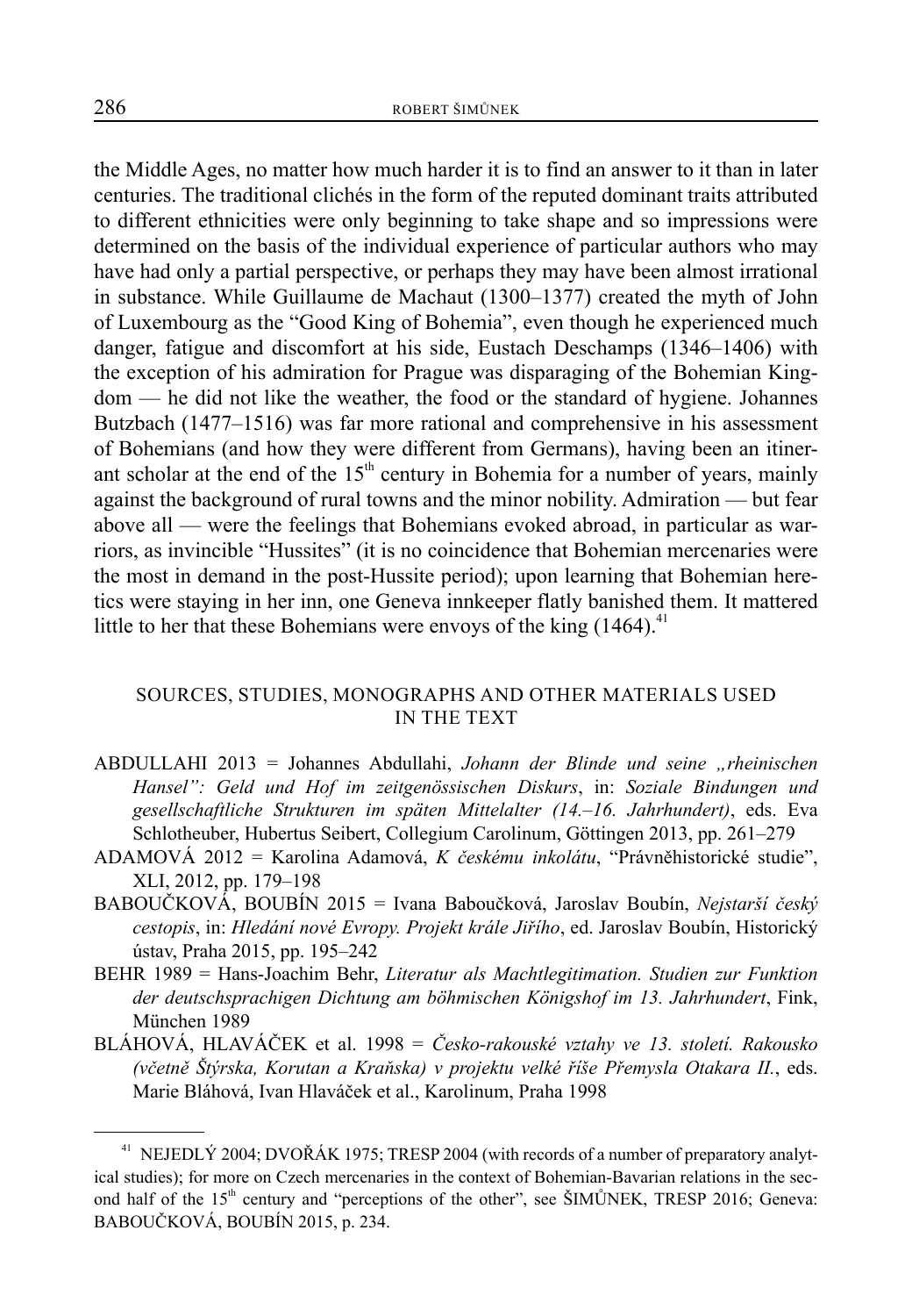- BLECHOVÁ, DOLEŽALOVÁ 2021 = Lenka Blechová, Eva Doležalová, *Král a arcibiskup. Obžalovací spis pražského arcibiskupa Jana z Jenštejna na českého a římského krále Václava IV.*, Historický ústav, Praha 2021
- BOBKOVÁ 1992 = Lenka Bobková, *Cizí šlechta usazená v severních Čechách do poloviny 17. století*, in: *Život na šlechtickém sídle v 16.–18. století*, ed. Lenka Bobková, Pedagogická fakulta UJEP v Ústí nad Labem, Ústí nad Labem 1992, pp. 99–113
- BOBKOVÁ 2007 = Lenka Bobková, *Bayern und die Oberpfalz in der Politik Karls IV.*, in: *Bayern und Böhmen. Kontakt, Konflikt, Kultur*, eds. Robert Luft, Ludwig Eiber, Collegium Carolinum, München 2007, pp. 35–57
- BOBKOVÁ 2009 = Lenka Bobková, *Přivítat a pohostit. Holdovací cesta krále Ladislava do Horní Lužice roku 1454*, in: *Dvory a rezidence ve středověku III. Všední a sváteční život na středověkých dvorech*, eds. Dana Dvořáčková, Jan Zelenka, Historický ústav, Praha 2009, pp. 253–269
- BOBKOVÁ, ŽALUD 2012 = Lenka Bobková, Zdeněk Žalud, *Dvůr Karla IV.*, in: *Lucemburkové. Česká koruna uprostřed Evropy*, ed. František Šmahel et al., Nakladatelství Lidové noviny, Praha 2012, pp. 291–299
- BOUBÍN 2008 = Jaroslav Boubín, *Mírový projekt Jiřího z Poděbrad*, "Východočeské listy historické", XXV, 2008, pp. 27–39
- ČÁDA 1930 = *Nejvyššího sudího království českého Ondřeje z Dubé práva zemská česká*, ed. František Čáda, Česká Akademie věd a umění, Praha 1930
- DOLEŽALOVÁ 2015 = Eva Doležalová, *Buškové z Velhartic historie pánů z Velhartic ve 14. století ve světle kartoték Augusta Sedláčka*, "Mediaevalia Historica Bohemica", XVIII, 2015, 2, pp. 181–191
- DVOŘÁK 1975 = Karel Dvořák, *Humanistická etnografie Čech. Johannes Butzbach a jeho Hodoporicon*, Universita Karlova, Praha 1975
- DVOŘÁKOVÁ 2003 = Daniela Dvořáková, *Rytier a jeho kráľ. Stibor zo Stiboríc a Žigmund Luxemburský. Sonda do života stredovekého uhorského šľachtica s osobitným zretelom na územie Slovenska*, Rak, Veda, Budmerice 2003
- ELBEL 2009 = Petr Elbel, *"Scio, quod vos Moravi estis timidi et michi non fideles". Moravané ve strukturách dvora Zikmunda Lucemburského*, "Mediaevalia Historica Bohemica", XII, 2009, 2, pp. 43–132
- ELBEL 2012 = Petr Elbel, *Dvůr Zikmunda Lucemburského*, in: *Lucemburkové. Česká koruna uprostřed Evropy*, ed. František Šmahel et al., Nakladatelství Lidové noviny, Praha 2012, pp. 308–318
- FAJT 1995 = Jiří Fajt, *Pozdně gotické řezbářství v Praze a jeho sociální pozadí (1430–1526)*, Památkový ústav středních Čech, Praha 1995 (Průzkumy památek, II, Suppl. 1)
- FAJT 2005 = Jiří Fajt, *"Na paměť statečného a zbožného Štěpána Schlicka (†1526), zakladatele Jáchymova." Monogramista I.P. a dvorská reprezentace za Ludvíka Jagellonského, krále uherského a českého*, in: *Doba jagellonská v zemích České koruny (1471–1526)*, ed. Viktor Kubík, Katolická teologická fakulta Univerzity Karlovy, Praha, České Budějovice 2005, pp. 133–165
- FELCMAN, FUKALA et al. 2008 = Ondřej Felcman, Radek Fukala et al., *Poděbradové. Rod českomoravských pánů, kladských hrabat a slezských knížat*, Nakladatelství Lidové noviny, Praha 2008
- FREIBERG 2005 = Heinrich von Freiberg, *Rytířská jízda Jana z Michalovic*, ed. Marie Ryantová, foreword Václav Bok, Elka Press, Praha 2005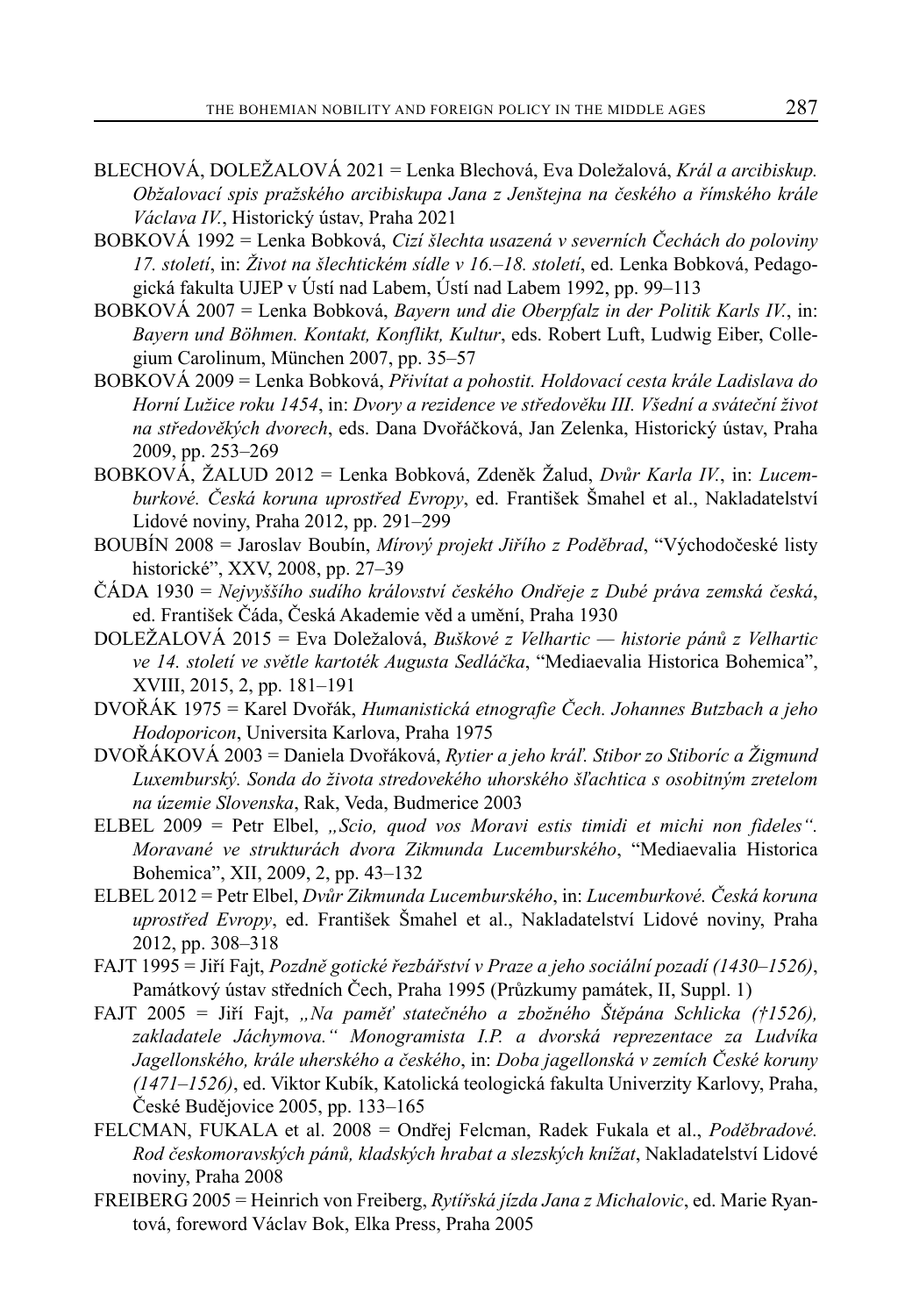GOLL 1897 = Jaroslav Goll, *Čechy a Prusy ve středověku*, Bursík & Kohout, Praha 1897

GRAUS 1996 = Ivan Graus, *Dračí rád*, "Slovenská archivistika", XXXI, 1996, 2, pp. 86–105

- HAZLBAUER 1999 = Zdeněk Hazlbauer, *Zobrazení Dračího řádu Zikmunda Lucemburského na vrcholně gotických středoevropských kachlích*, "Archaeologia historica", XXIV, 1999, pp. 387–399
- HEINIG 1988 = Paul-Joachim Heinig, *War Kaspar Schlick ein Fälscher?*, in: *Fälschungen im Mittelalter III*, Hannover 1988, pp. 247–281 (MGH-Schriften 33, III)
- HLAVÁČEK 1998 = Ivan Hlaváček, *Überlegungen zur Erfassung und Erforschung des Raumes im Böhmen des 14. und 15. Jahrhundert. Zu den Auswertungsmöglichkeiten der spätmittelalterlichen böhmischen Itinerare – Einige Glossen zum Problem*, in: *Raum und Raumvorstellungen im Mittelalter*, eds. Jan A. Aertsen, Andreas Speer, De Gruyter, Berlin, New York 1998, pp. 591–602
- HLEDÍKOVÁ 1991 = Zdeňka Hledíková, *Biskup Jan IV. z Dražic (1301–1343)*, Karolinum, Praha 1991
- HLEDÍKOVÁ 1998 = Zdeňka Hledíková, *Jan IV. z Dražic a Avignon*, in: *Sciencia nobilitat. Sborník prací k poctě prof. PhDr. Františka Kavky, DrSc.*, ed. Michal Svatoš, Karolinum, Praha 1998, pp. 31–39
- HLEDÍKOVÁ 2008 = Zdeňka Hledíková, *Arnošt z Pardubic. Arcibiskup, zakladatel, rádce*, Vyšehrad, Praha 2008
- HUESMANN 1999 = Jutta M. Huesmann, *Über einige Aspekte des Aufenthaltes Leos von Rožmitál am Hof Philipps des Guten von Burgund (1466)*, "Středočeský sborník historický", XXV, 1999, pp. 49–61
- IWAŃCZAK 1995 = Wojciech Iwańczak, *"With Honour and Without Any Loss" John of Michalovice's Knightly Expedition to Paris*, "Fasciculi Archaeologiae Historicae", VIII, 1995, pp. 47–53
- JAN 2005 = Libor Jan, *Počátky turnajů v českých zemích a jejich rozkvět v době Václava II.*, "Listy filologické", CXXVIII, 2005, 1–2, pp. 1–19
- JAN 2009 = Libor Jan, *Milota z Dědic. Zpráva o věrné službě a mýtu o zradě*, in: *Campana codex civitas. Miroslao Flodr octogenario*, ed. František Novák, Archiv města Brna, Brno 2009, pp. 248–265
- JIRSÍK 2015 = Tobiáš Jirsík, *Česká větev rodů pánů z Koldic na dvoře Lucemburků*, bachelors thesis, FF UK, Praha 2015
- KALOUS 2008 = Antonín Kalous, *Bohemians and Moravians in the Court of Matthias Corvinus*, in: *Matthias Corvinus, the King. Tradition and Renewal in the Hungarian Royal Court, 1458–1490*, ed. Péter Farbaky et al., Budapest History Museum, Budapest 2008, pp. 65–76
- KAVKA 1990 = František Kavka, *Západoevropský lenní institut jako nástroj vnitřní královské politiky za posledních Přemyslovců a za Jana Lucemburského*, "Český časopis historický", LXXXVIII, 1990, pp. 225–251
- KAVKA 1992 = František Kavka, *Burchard, purkrabí magdeburský a hrabě z Hardeggu a Retzu. Hofmistr Karla IV. (1353–1368)*, in: *Historia docet. Sborník prací k poctě šedesátých narozenin prof. PhDr. Ivana Hlaváčka, CSc.*, eds. Miloslav Polívka, Michal Svatoš, Historický ústav Československé akademie věd, Praha 1992, pp. 145–155
- KNAP 2009 = Jiří Knap, *Dvě křížové výpravy Přemysla Otakara II. do Prus*, in: *Drugie polsko-czeskie forum młodych mediewistów. Mediewista wobec źródła — teoria i praktyka*, ed. Józef Dobosz et al., Instytut Historii UAM, Poznań 2009, pp. 83–111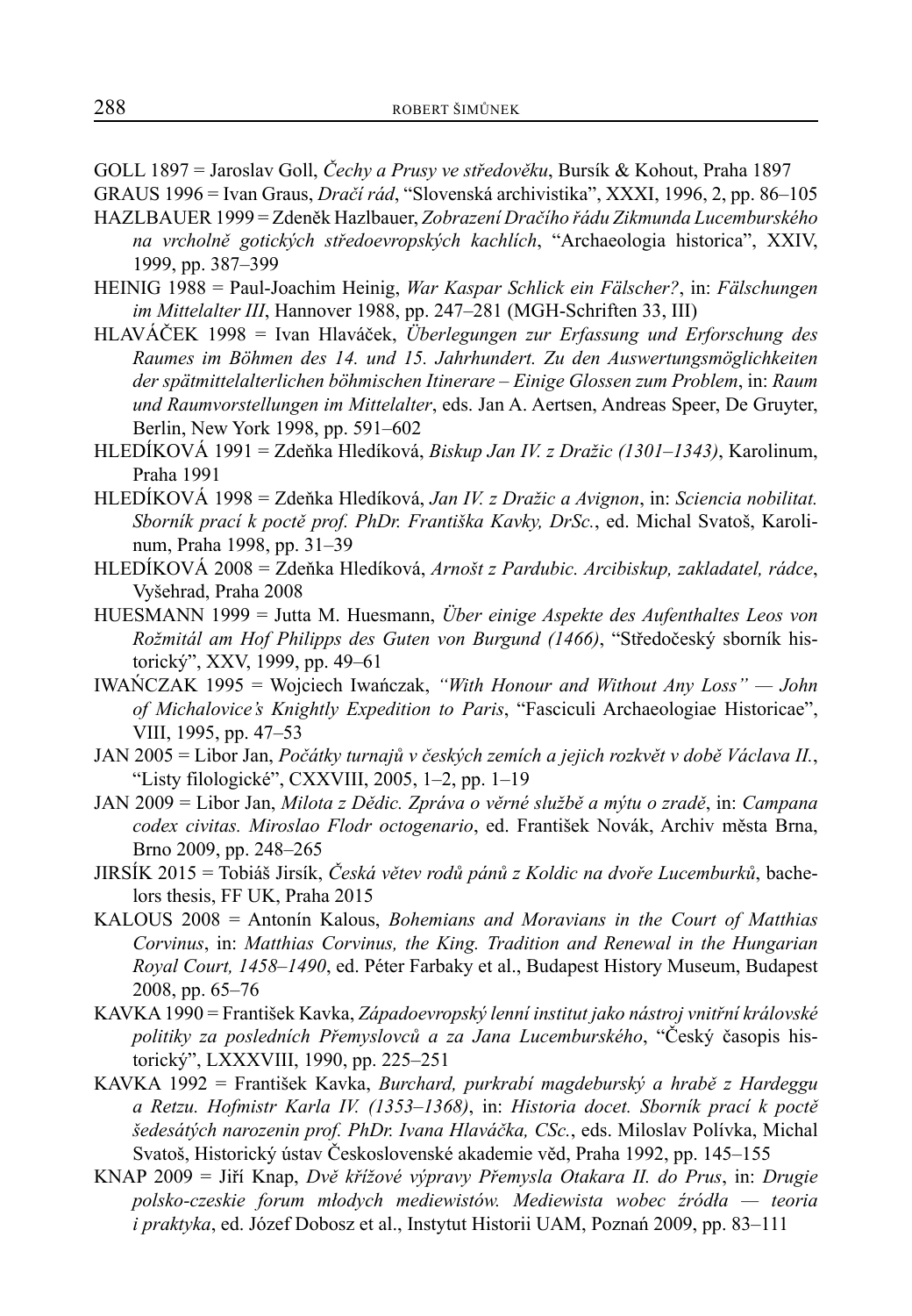- KRAUS 1888 = Arnošt Kraus, *Jan z Michalovic. Německá báseň třináctého věku*, L. Masaryk v Hustopec̆i, Praha 1888
- KUTHAN 2010, 2013 = Jiří Kuthan, *Královské dílo za Jiřího z Poděbrad a dynastie Jagellonců*, vol. I–II, Univerzita Karlova, Togga, Praha 2010, 2013
- LŐVEI 2006 = Pál Lővei, *Hoforden im Mittelalter, unter besonderer Berücksichtigung des Drachenordens*, in: *Sigismundus rex et imperator. Kunst und Kultur zur Zeit Sigismunds von Luxemburg 1387–1437. Ausstellungskatalog*, ed. Imre Takács et al., Verlag Philipp von Zabern, Mainz am Rhein 2006, pp. 251–263
- MACEK 1992 = Josef Macek, *Jagellonský věk v českých zemích (1471–1526)*, vol. I: *Hospodářská základna a královská moc*, Academia, Praha 1992
- NEJEDLÝ 2004 = Martin Nejedlý, *"V Praze jsou tři města, mnoho výstavných kostelů a lidé zbožní..." Obraz českých zemí a jejich panovníků ve francouzsky psané literatuře 14. století*, in: *Evropa a Čechy na konci středověku. Sborník příspěvků věnovaných Františku Šmahelovi*, ed. Eva Doležalová et al., Filosofia, Praha 2004, pp. 35–57
- NOVOTNÝ 2006 = Robert Novotný, *Dvorská a zemská hierarchie v pozdně středověkých Čechách*, in: *Dvory a rezidence ve středověku*, ed. Dana Dvořáčková-Malá, Historický ústav, Praha 2006, pp. 145–161
- PÁNEK 1993 = Jaroslav Pánek, *Das Reisen als dynamisierender Faktor der frühneuzeitlichen böhmischen Gesellschaft*, in: *Studien zum Humanismus in den böhmischen Ländern III. Die Bedeutung der humanistischen Topographien und Reisebeschreibungen in der Kultur der böhmischen Länder bis zur Zeit Balbíns*, eds. Hans-Bernd Harder, Hans Rothe et al., Böhlau Verlag, Köln etc. 1993, pp. 129–149
- PÁNEK, POLÍVKA 2005 = Jaroslav Pánek, Miloslav Polívka, *Die böhmischen Adelsreisen und ihr Wandel vom Mittelalter zur Neuzeit*, in: *Grand Tour. Adeliges Reisen und Europäische Kultur vom 14. bis zum 18. Jahrhundert*, eds. Rainer Babel, Werner Paravicini, Thorbecke, Ostfildern 2005, pp. 53–69
- PAUK 2007 = Marcin R. Pauk, *Nobiles Bohemie ministeriales Austrie: Kontakte der böhmischen und österreichischen Eliten in der Regierungszeit König Přemysl Ottokar II.*, "Sborník prací Filozofické fakulty brněnské univerzity — C", LVI, 2007, 54, pp. 121–132
- PAUK 2008 = Marcin R. Pauk, *Mechanizmy tworzenia elity dworskiej w dobie ostatnich Przemyślidów. Najwyższy komornik Andrzej z Všechrom i jeho krąg*, in: *Dvory a rezidence ve středověku II. Skladba a kultura dvorské společnosti*, eds. Dana Dvořáčková, Jan Zelenka, Historický ústav, Praha 2008, pp. 91–102
- PAUK 2012 = Marcin R. Pauk, *Migrace protekce asimilace. Lužičtí Schliebenové v české politické elitě 13. století*, "Časopis Matice moravské", CXXXI, 2012, 1, pp. 117–128
- PLAČEK 1997 = Miroslav Plaček, *Rakouský rod pánů z Trnavy (Thürnau) a jejich vztah k Moravě*, "Časopis Matice moravské", CXVI, 1997, pp. 79–92
- REITINGER 2010 = Lukáš Reitinger, *Sporné místo Chrumnowe a "zkáza Vítkovců" roku 1277*, in: *Český Krumlov. Od rezidenčního města k památce světového kulturního dědictví*, ed. Martin Gaži, Národní památkový ústav, České Budějovice 2010, pp. 57–76
- RŮŽEK 1988 = Vladimír Růžek, *Česká znaková galérie na hradě Laufu u Norimberka z roku 1361 (Příspěvek ke skladbě královského dvora Karla IV.)*, "Sborník archivních prací", XXXVIII, 1988, pp. 37–311
- RŮŽEK 1989 = Vladimír Růžek, *Družina Bořivoje ze Svinař ve službách Václava IV.*, "Minulostí Západočeského kraje", XXXV, 1989, pp. 57–90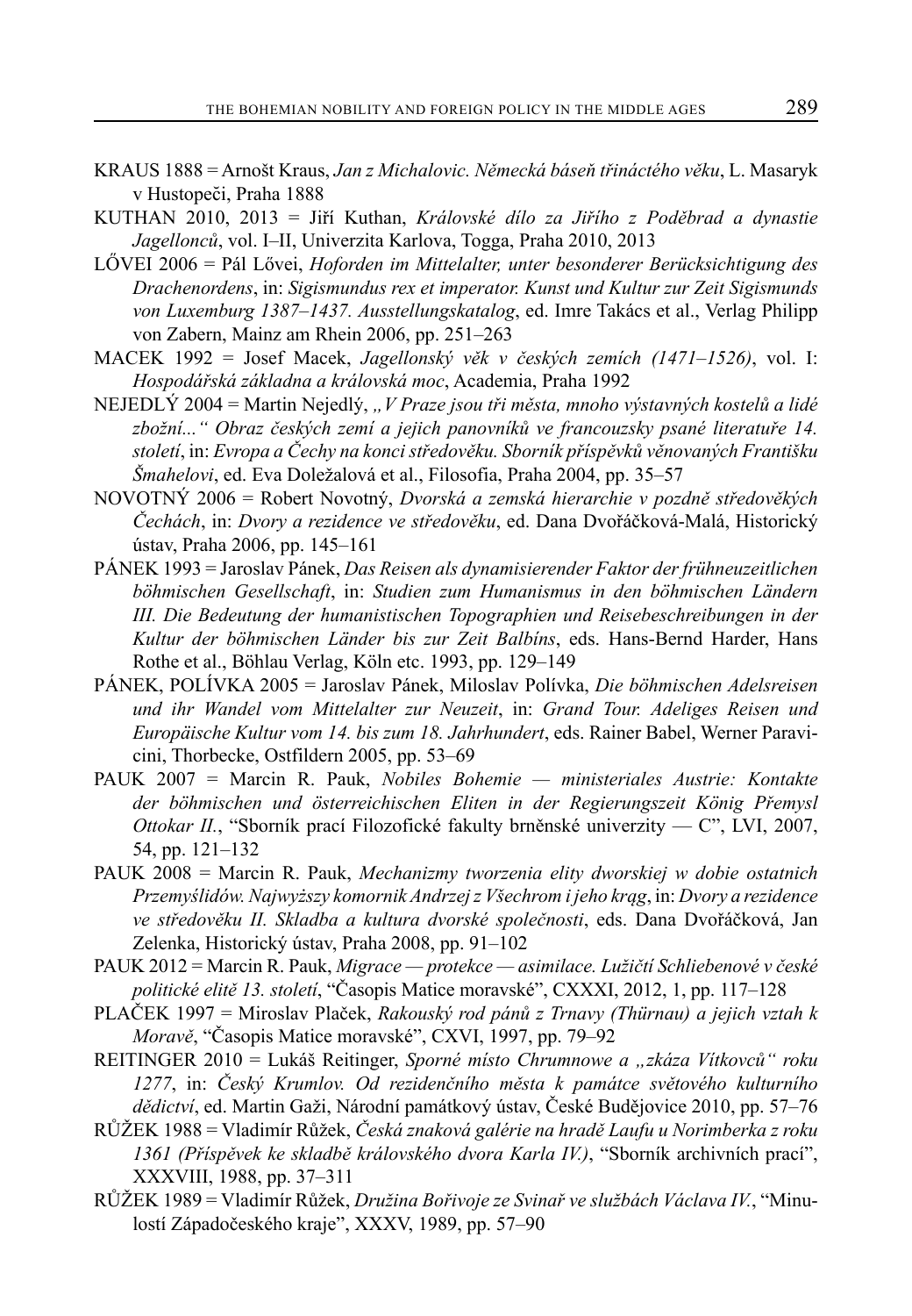- RŮŽEK 2016 = Vladimír Růžek, *Středověká graffiti v malbách svatojiřské legendy na hradě v Jindřichově Hradci*, in: *Alis volat propriis. Sborník příspěvků k životnímu jubilee Ludmily Sulitkové*, ed. Hana Jordánková, Statutární město Brno, Archiv města Brna, Brno 2016, pp. 84–98
- SILVIO 1998 = Enea Silvio, *Historia Bohemica Historie česká*, ed. Dana Martínková et al., KLP, Praha 1998
- ŠIMŮNEK 2012 = Robert Šimůnek, *Smečno v pozdním středověku. Počátky rezidenčního města Bořitů z Martinic*, "Průzkumy památek", XIX, 2012, 1, pp. 7–30
- ŠIMŮNEK 2013 = Robert Šimůnek, *Reprezentace české středověké šlechty*, Argo, Praha 2013
- ŠIMŮNEK 2013a = Robert Šimůnek, *Adelige Repräsentation durch Nachahmung. Der landesherrliche Hof als Vorbild*, in: *Soziale Bindungen und gesellschaftliche Strukturen im späten Mittelalter (14.–16. Jahrhundert)*, eds. Eva Schlotheuber, Hubertus Seibert, Collegium Carolinum, Göttingen 2013, pp. 231–260.
- ŠIMŮNEK 2014 = Robert Šimůnek, *Rituály, ceremoniály a symbolická komunikace v životě české středověké šlechty*, in: *Slavnosti, ceremonie a rituály v pozdním středověku*, eds. Martin Nodl, František Šmahel, Argo, Praha 2014, pp. 269–313
- ŠIMŮNEK 2014a = Robert Šimůnek, *Bořita z Martinic († 1478) nositel řádu zlatého rouna? Tradice a fabulace v historické paměti Bořitů z Martinic 1500–1650*, in: *Memoria et damnacio memoriae ve středověku*, eds. Martin Nodl, Piotr Węcowski, Filosofia, Praha 2014, pp. 145–160
- ŠIMŮNEK, DVOŘÁČKOVÁ-MALÁ 2020 = Robert Šimůnek, Dana Dvořáčková-Malá, *Česká šlechta a diplomatické cesty ve středověku*, in: *Ve znamení Merkura. Šlechta českých zemí v evropské diplomacii*, eds. Petr Pavelec, Martin Gaži, Milena Hajná, Národní památkový ústav, České Budějovice 2020, pp. 19–43
- ŠIMŮNEK, TRESP 2016 = Robert Šimůnek, Uwe Tresp, *Böhmisch-bayerische Perspektivwechsel im späten 15. Jahrhundert. Einflüsse des Kriegswesens auf gegenseitige Wahrnehmungen*, in: *Tschechien und Bayern. Gegenüberstellungen und Vergleiche vom Mittelalter bis zur Gegenwart*, eds. Milan Hlavačka, Robert Luft, Ulrike Lunow, Collegium Carolinum, München 2016, pp. 51–75
- ŠMAHEL 2002 = František Šmahel, *Studie o cestě Karla IV. do Francie 1377–1378* II. *Nic než koně: jejich počty, druhy a barvy*, in: *Inter laurum et olivam. Sborník k šedesátým narozeninám prof. Marie Bláhové*, eds. Jiří Šouša, Ivana Ebelová, Praha 2007 (Acta Universitatis Carolinae. Philosophica et historica 2002/1–2. Z pomocných věd historických, XVI), s. 667–675
- ŠMAHEL 2006 = František Šmahel, *Cesta Karla IV. do Francie 1377–1378*, Argo, Praha 2006
- ŠMERAL 2009 = Jiří Šmeral, *Itinerář Ladislava Černohorského z Boskovic*, "Východočeské listy historické", XXVI, 2009, pp. 157–178
- TADRA 1897 = Ferdinand Tadra, *Kulturní styky Čech s cizinou až do válek husitských*, Nákladem jubilejního fondu Král. České Společnosti Náuk, Praha 1897
- TERŠLOVÁ 2001 = Helena Teršlová, *Ilburkové v severozápadních Čechách*, "Ústecký sborník historický", 2001 (Gotické umění a jeho historické souvislosti, I), pp. 233–245
- TETZEL 2003 = Gabriel Tetzel, *Cestovní deník Lva z Rožmitálu a na Blatné 1465–1467*, ed. Lenka Líbalová, Monse, Univerzita Palackého, Olomouc 2003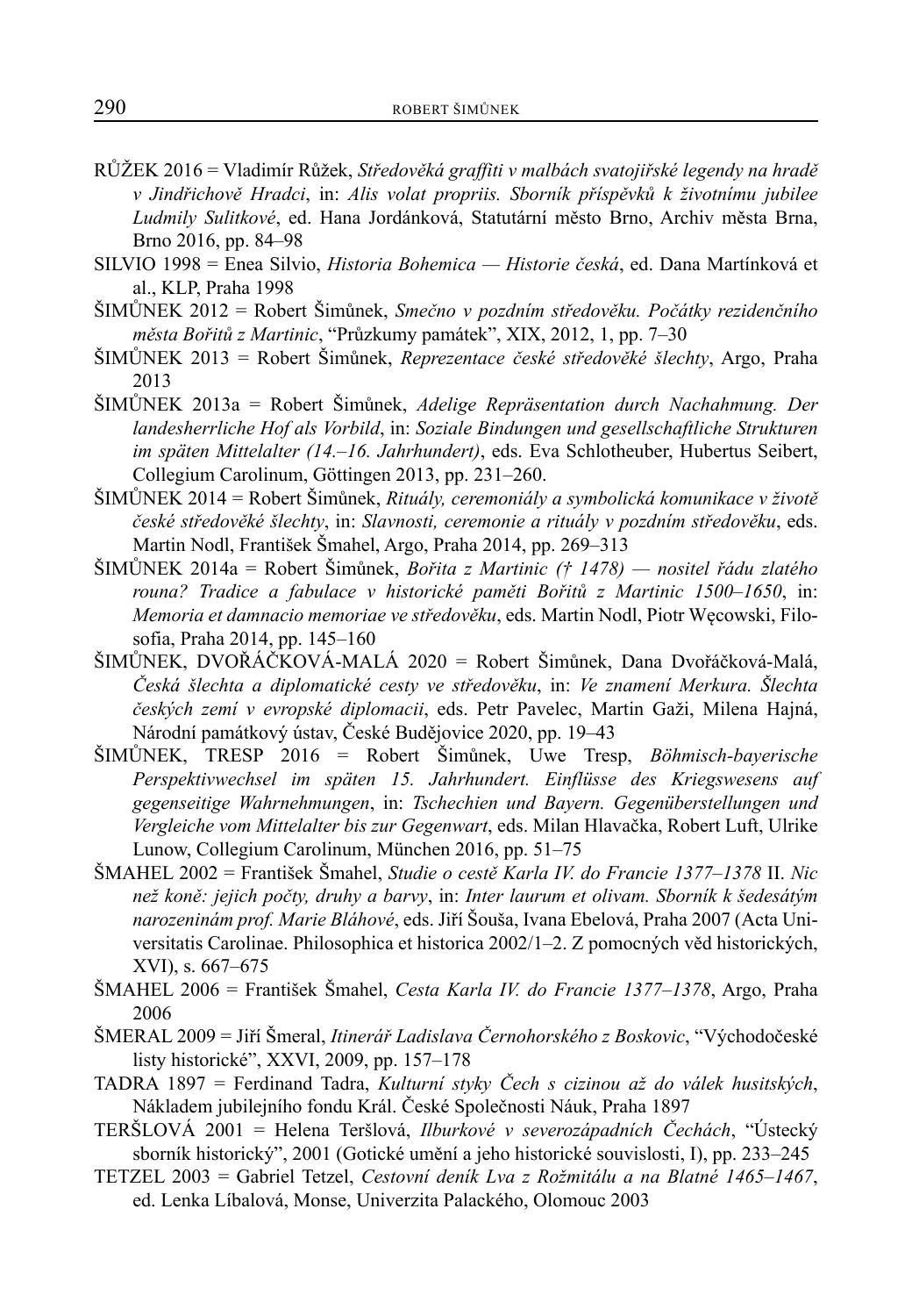- TRESP 2004 = Uwe Tresp, *Söldner aus Böhmen. Im Dienst deutscher Fürsten: Kriegsgeschäft und Heeresorganisation im 15. Jahrhundert*, Ferdinand Schöningh, Paderborn 2004
- TRESP 2009 = Uwe Tresp, *Zwischen Böhmen und Reich, Ständen und Königtum. Integration und Selbstverständnis der Grafen Schlick in Böhmen um 1500*, in: *Böhmen und das Deutsche Reich. Ideen- und Kulturtransfer im Vergleich (13.–16. Jahrhundert)*, eds. Eva Schlotheuber, Hubertus Seibert, Collegium Carolinum, München 2009, pp. 177–201
- TRESP 2011 = Uwe Tresp, *Karl IV. und der Adel der Wenzelskrone*, in: *Ecclesia als Kommunikationsraum in Mitteleuropa (13.–16. Jh.)*, eds. Eva Doležalová, Robert Šimůnek, Collegium Carolinum, München 2011, pp. 81–117
- TRESP 2013 = Uwe Tresp, *Der Lausitzer Adel und die Böhmische Krone unter Karl IV.*, in: *Die Nieder- und Oberlausitz — Konturen einer Integrationslandschaft I. Mittelalter*, eds. Heinz-Dieter Heimann, Klaus Neitmann, Uwe Tresp, Lukas Verlag, Berlin 2013, pp. 220–241
- TRESP 2014 = Uwe Tresp, *"Pro patria pugnando contra Turcam oppetiit.... Die Erinnerung an Graf Stefan Schlick (†1526 bei Mohács) als kulturelles Propagandainstrument*, in: *Türkenkriege und Adelskultur in Ostmitteleuropa vom 16. bis zum 18. Jahrhundert*, eds. Robert Born, Sabine Jagodzinski, Thorbecke, Ostfildern 2014, pp. 125–140
- URBÁNEK 1918 = Rudolf Urbánek, *Věk Poděbradský* II, Jan Laichter, Praha 1918 (České dějiny, III.2)
- URBÁNEK 1924 = Rudolf Urbánek, *Konec Ladislava Pohrobka*, Česká akademie věd a umění, Praha 1924
- URBÁNEK 1940 = *Ve službách Jiříka krále. Deníky panoše Jaroslava a Václava Šaška z Bířkova*, ed. Rudolf Urbánek, Evropský literární klub, Praha 1940
- VELIČKA 2014 = Tomáš Velička, *Lantkrabata z Leuchtenberka v politice lucemburských králů a jejich lenní knihy s ohledem na majetky na Chebsku a Loketsku*, "Sborník muzea Karlovarského kraje", XXII, 2014, pp. 169–196
- VOJTÍŠEK 2016 = Jan Vojtíšek, *Zbabělí Uhři, nebo zpurní Francouzi? Porážka u Nikopole (1396) v soudobých francouzských narativních pramenech,* in: *Kacíři, barbaři, nepřátelé. Odlišnost a stereotypy v pozdním středověku*, eds. Vojtěch Bažant, Věra Vejrychová, Centrum medievistických studií, Praha 2016, pp. 61–84
- VOREL 2016 = Petr Vorel, *Česká účast-neúčast na volbě římského krále Maxmiliána I. ve Frankfurtu nad Mohanem roku 1486*, in: *Středověký kaleidoskop pro muže s hůlkou. Věnováno Františku Šmahelovi k životnímu jubileu*, eds. Eva Doležalová, Petr Sommer, Nakladatelství Lidové noviny, Praha 2016, pp. 667–682
- VYBÍRAL 2008 = Zdeněk Vybíral, *Bitva u Moháče. Krvavá porážka uherského a českého krále Ludvíka Jagellonského v boji s Osmany 29. srpna 1526*, Havran, Praha 2008
- WAGNER 1962 = Adolf Wagner, *Wok von Rosenberg. Ein Witigone aus dem Vertrautenkreise Přemysl Ottokar II.*, "Bohemia", III, 1962, pp. 173–198
- ŽALUD 2006 = Zdeněk Žalud, *Čeští šlechtici u dvora Jana Lucemburského*, "Husitský Tábor", XV, 2006, pp. 177–207